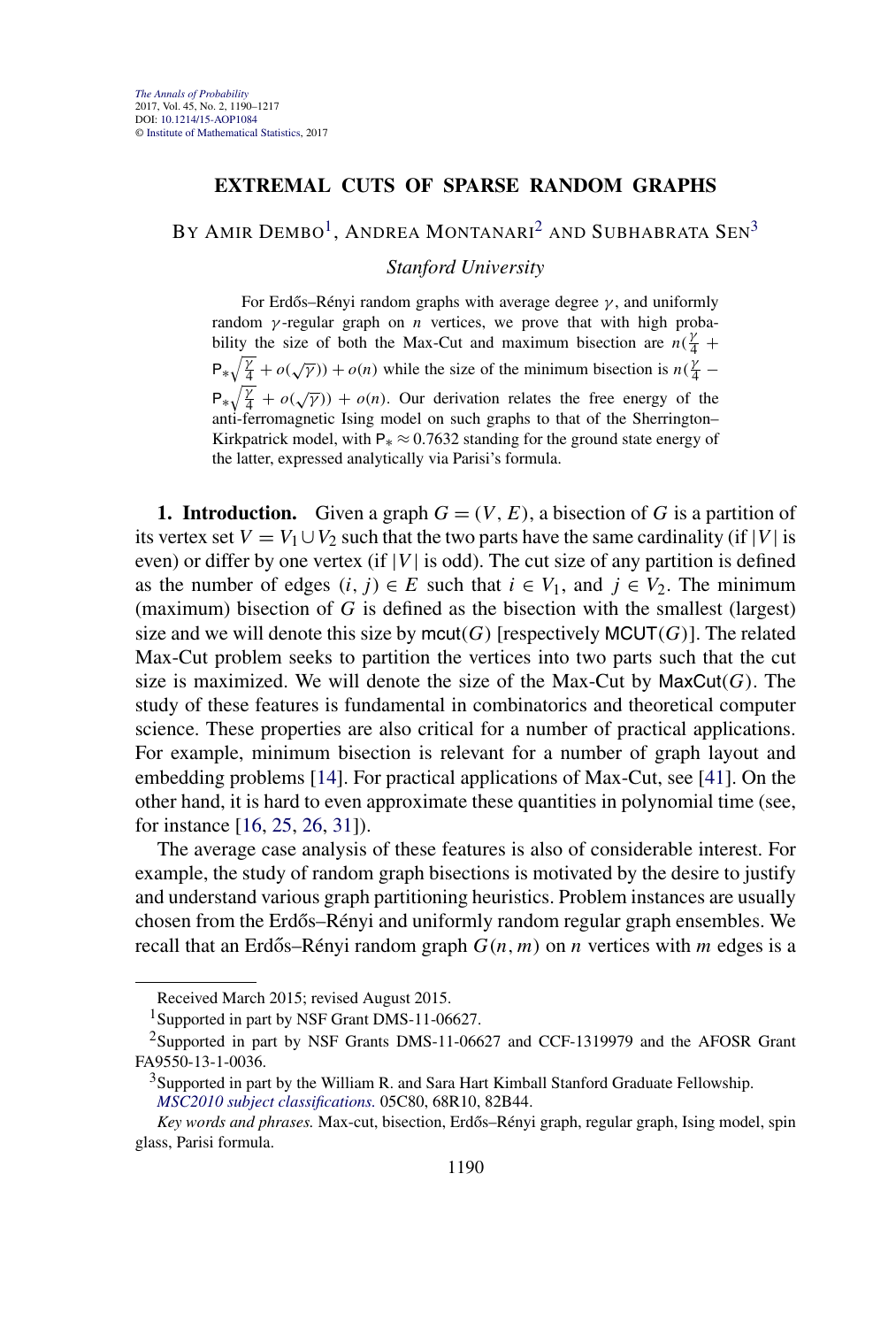graph formed by choosing *m* edges uniformly at random among all possible edges. A *γ*-regular random graph on *n*-vertices  $G^{\text{Reg}}(n, \gamma)$  is a graph drawn uniformly from the set of all graphs on *n*-vertices where every vertex has degree *γ* (provided *γn* is even). See [\[6,](#page-25-0) [27,](#page-26-0) [29\]](#page-26-0) for detailed analyses of these graph ensembles.

Both min-bisection and Max-Cut undergo phase transitions on the Erdős–Rényi graph  $G(n, \lceil \gamma n \rceil)$ . For  $\gamma < \log 2$ , the largest component has less than  $n/2$  vertices and minimum bisection is  $O(1)$  asymptotically as  $n \to \infty$  while above this threshold, the largest component has size greater than  $n/2$  and min-bisection is  $\Omega(n)$  [\[33\]](#page-26-0). Similarly, Max-Cut exhibits a phase transition at  $\gamma = 1/2$ . The difference between the number of edges and Max-Cut size is  $\Omega(1)$  for  $\gamma < 1/2$ , while it is  $\Omega(n)$  when  $\gamma > 1/2$  [\[10\]](#page-25-0). The distribution of the Max-Cut size in the critical scaling window was determined in [\[12\]](#page-26-0). In this paper, we work in the  $\gamma \to \infty$ regime, so that both min-bisection and Max-Cut are  $\Omega(n)$  asymptotically.

Diverse techniques have been employed in the analysis of minimum and maximum bisection for random graph ensembles. For example, [\[5\]](#page-25-0) used the Azuma– Hoeffding inequality to establish that

$$
\frac{\gamma}{4} - \sqrt{\frac{\gamma \log 2}{4}} \le \frac{1}{n} \text{mcut}(G^{\text{Reg}}(n, \gamma)) \le \frac{\gamma}{4} + \sqrt{\frac{\gamma \log 2}{4}}.
$$

Spectral relaxation based approaches can also be used to bound these quantities. These approaches observe that the minimum and maximum bisection problem can be written as optimization problems over variables  $\sigma_i \in \{-1, +1\}$  associated to the vertices of the graph. By relaxing the integrality constraint to an  $L_2$  constraint the resulting problem can be solved through spectral methods. For instance, the minimum bisection is bounded as follows [here  $\Omega_n \subseteq \{-1, +1\}^n$  is the set of  $(\pm 1)$ vectors with  $\sum_{i=1}^{n} \sigma_i = 0$ , assuming for simplicity *n* even]

$$
\text{(1.1)}\quad \text{mcut}(G) = \min_{\underline{\sigma} \in \Omega_n} \left\{ \frac{1}{4} \sum_{(i,j) \in E} (\sigma_i - \sigma_j)^2 \right\} \\
= \frac{1}{2} \min_{\underline{\sigma} \in \Omega_n} \{ \underline{\sigma} \cdot (\mathcal{L}_G \underline{\sigma}) \} \ge \frac{1}{2} \lambda_2(\mathcal{L}_G).
$$

Here,  $\mathcal{L}_G$  is the Laplacian of *G*, with eigenvalues  $0 = \lambda_1(\mathcal{L}_G) \leq \lambda_2(\mathcal{L}_G) \leq$  $\cdots \leq \lambda_n(\mathcal{L}_G)$ . For regular graphs, using the result of [\[19\]](#page-26-0), this implies that *n*<sup>−1</sup>mcut( $G^{\text{Reg}}(n, \gamma)$ ) ≥  $\frac{\gamma}{4} - \sqrt{\gamma - 1}$ . However, for Erdős–Rényi graphs  $n^{-1}$ mcut( $G^{\text{Reg}}(n, \gamma)$ ) ≥  $\frac{\gamma}{4} - \sqrt{\gamma - 1}$ . However, for Erdős–Rényi graphs  $\lambda_2(\mathcal{L}_G) = o(1)$  vanishes with *n* [\[30\]](#page-26-0) and this approach fails. A similar spectral  $\alpha_2(\mathcal{L}_G) = o(1)$  vanishes with *n* [50] and this approach fails. A similar spectral relaxation yields, for regular graphs, MCUT( $G^{\text{Reg}}(n, \gamma)/n \leq \frac{\gamma}{4} + \sqrt{\gamma - 1}$ , but fails for Erdős–Rényi graphs. Nontrivial spectral bounds on Erdős–Rényi graphs can be derived, for instance, from [\[9,](#page-25-0) [17\]](#page-26-0).

An alternative approach consists of analyzing algorithms that aim to minimize (maximize) the cut size. This provides upper bounds on  $mcut(G)$  [respectively, lower bounds on MCUT*(G)*]. For instance, [\[1\]](#page-25-0) proved that all regular graphs have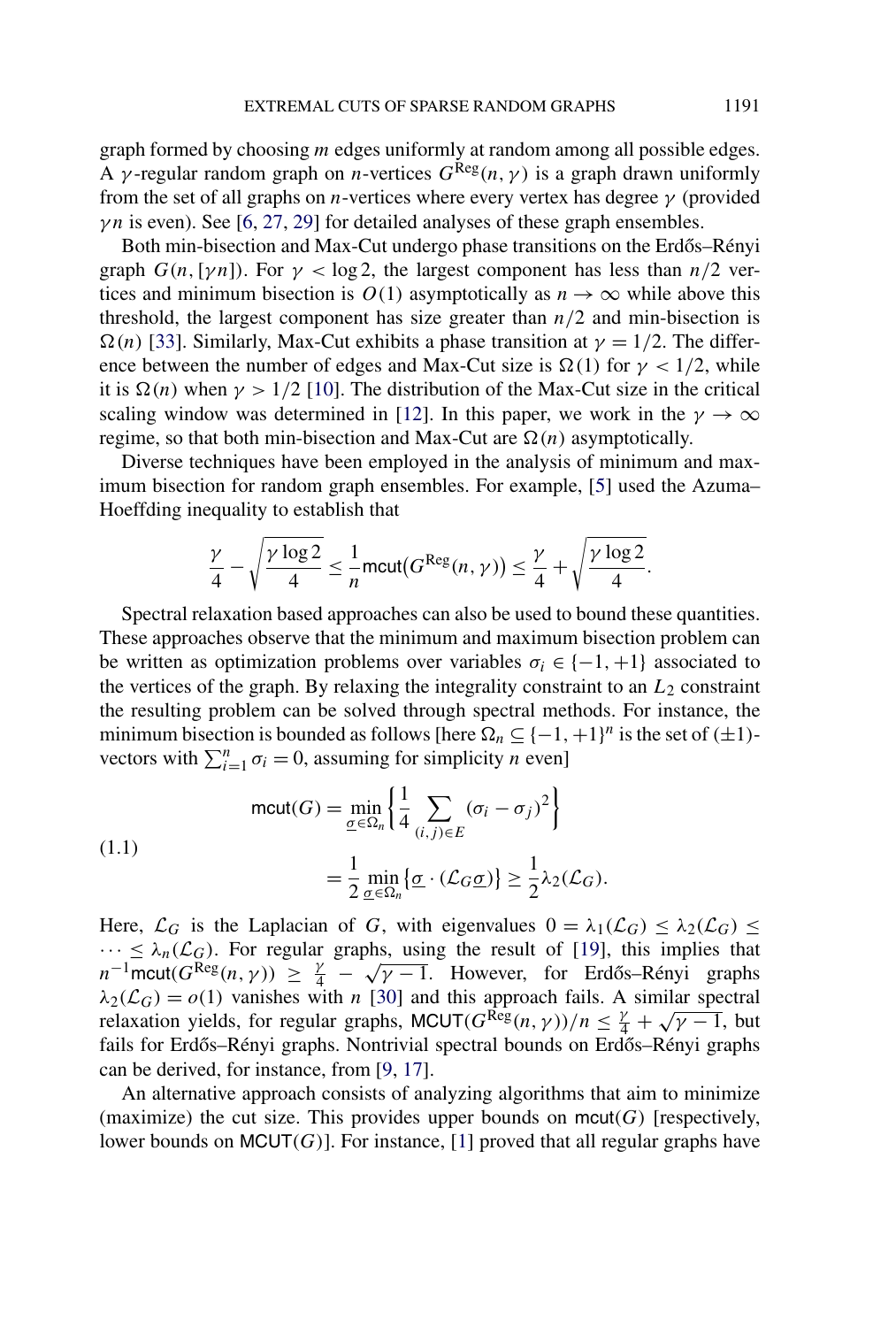*n*<sup>-1</sup>mcut(*G*)  $\leq \frac{\gamma}{4} - \sqrt{\frac{9\gamma}{2048}}$  for all *n* large enough (this method was further developed in [\[15\]](#page-26-0)).

Similar results have been established for the max-cut problem on Erdős–Rényi random graphs. The recent breakthrough paper [\[4\]](#page-25-0) shows that there exists  $M(\gamma)$ such that  $MaxCut(G(n, [\gamma n]))/n \stackrel{p}{\rightarrow} \mathcal{M}(\gamma)$  and following upon it, [\[21\]](#page-26-0) proves that <sup>M</sup>*(γ)* ∈ [*γ/*<sup>2</sup> <sup>+</sup> <sup>0</sup>*.*47523√*γ,γ/*<sup>2</sup> <sup>+</sup> <sup>0</sup>*.*55909√*<sup>γ</sup>* ].

To summarize, the general flavor of these results is that if  $G$  is an Erdős–Rényi or a random regular graph on *n* vertices with [ $\gamma n/2$ ] edges, then mcut(G)/ $n =$  $\gamma/4 - \Theta(\sqrt{\gamma})$  while MCUT(*G*)/*n* and MaxCut(*G*)/*n* behave asymptotically like  $\gamma/4 + \Theta(\sqrt{\gamma})$ . In other words, the relative spread of cut widths around its average  $\gamma$ /4 +  $\Theta(\sqrt{\gamma})$ . In other words, the relative spread or cut widths around its average is of order  $1/\sqrt{\gamma}$ . Despite 30 years of research in combinatorics and random graph theory, even the leading behavior of such a spread remained undetermined.

There are however detailed and intriguing predictions in statistical physics, mainly based on the nonrigorous cavity method [\[35\]](#page-27-0), which relate the behavior of these features to that of mean field spin glasses. From a statistical physics perspective, determining the minimum (maximum) bisection is equivalent to finding the ground state energy of the ferromagnetic (anti-ferromagnetic) Ising model, constrained to have zero magnetization (see [\[40\]](#page-27-0) and the references therein). Similarly, the Max-Cut is naturally associated with the ground state energy of an antiferromagnetic Ising model on the graph. The cavity method then suggests a surprising conjecture [\[46\]](#page-27-0) that, with high probability,

$$
MCUT(G^{Reg}(n, \gamma)) = MaxCut(G^{Reg}(n, \gamma)) + o(n)
$$
  
=  $n\gamma/2 - \text{mcut}(G^{Reg}(n, \gamma)) + o(n).$ 

The present paper bridges this gap, by partially confirming some of the physics predictions and by providing estimates of these features which are sharp up to corrections of order  $no(\sqrt{\gamma})$ . Our estimates are expressed in terms of the celebrated Parisi formula for the free-energy of the Sherrington Kirkpatrick spin glass, and build on its recent proof by Talagrand. In a sense, these results explain the difficulty encountered by classical combinatorics techniques in attacking this problem. In doing so, we develop a new approach based on an interpolation technique from the theory of mean field spin glasses [\[23,](#page-26-0) [24,](#page-26-0) [43\]](#page-27-0). So far this technique has been used in combinatorics only to prove bounds [\[18\]](#page-26-0). We combine and extend these ideas, crucially utilizing properties of both the Poisson and Gaussian distributions to derive an asymptotically sharp estimate.

1.1. *Our contribution*. To state our results precisely, we proceed with a short review of the Sherrington–Kirkpatrick (SK) model of spin glasses. This canonical example of a mean field spin glass has been studied extensively by physicists [\[36\]](#page-27-0), and seen an explosion of activity in mathematics following Talagrand's proof of the Parisi formula, leading to better understanding of the SK model and its generalizations (cf. the text [\[39\]](#page-27-0) for an introduction to the subject).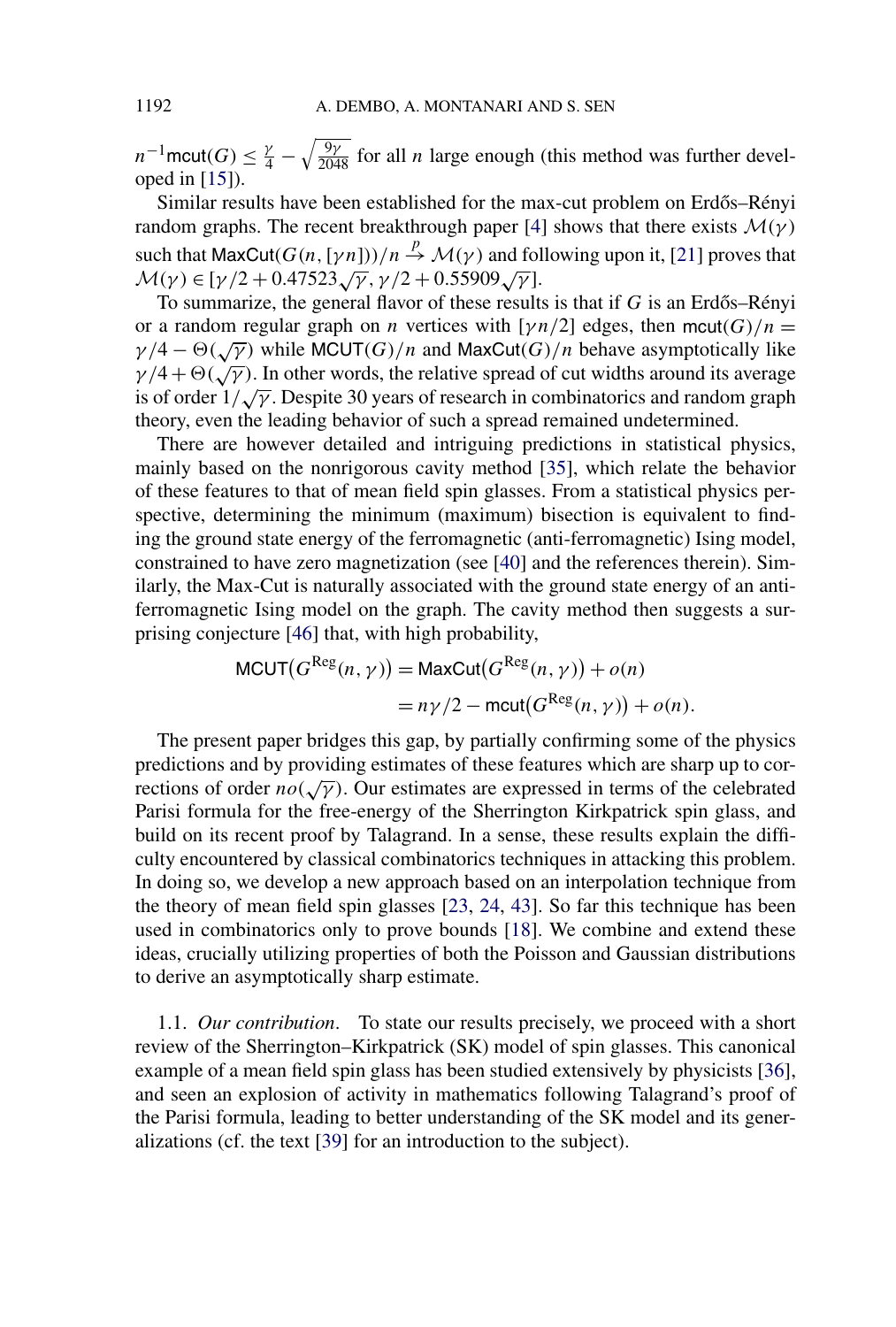<span id="page-3-0"></span>The SK model is a (random) probability distribution on the hyper-cube  $\{-1, +1\}$ <sup>n</sup> which assigns mass proportional to  $\exp(\beta H^{SK}(\sigma))$  to each "spin configuration"  $\underline{\sigma} \in \{-1, +1\}^n$ . The parameter  $\beta > 0$  is interpreted as the inverse temperature, with  $H^{SK}(\cdot)$  called the Hamiltonian of the model. The collection  $\{H^{SK}(\sigma):\sigma\in\{-1,+1\}^n\}$  is a Gaussian process on  $\{-1,+1\}^n$  with mean  $\mathbb{E}[H^{SK}(\underline{\sigma})] = 0$  and covariance  $\mathbb{E}\{H^{SK}(\underline{\sigma})H^{SK}(\underline{\sigma}')\} = \frac{1}{2n}(\underline{\sigma} \cdot \underline{\sigma}')^2$ . This process is usually constructed by

(1.2) 
$$
H^{\text{SK}}(\underline{\sigma}) = -\frac{1}{\sqrt{2n}} \sum_{i,j=1}^{n} J_{ij} \sigma_i \sigma_j,
$$

with  ${J_{ij}}$  being  $n^2$  independent standard Gaussian variables, and we are mostly interested in the ground state energy of the SK model. That is, the expected (over  ${J_{ij}}$ ) minimum (over  $\sigma$ ) of the Gaussian process  $H^{SK}(\sigma)$  introduced above.

DEFINITION 1.1. Let  $\mathcal{D}_{\beta}$  be the space of nondecreasing, right-continuous nonnegative functions  $x : [0, 1] \rightarrow [0, \beta]$ . The *Parisi functional* at inverse temperature  $\beta$  is the function  $P_\beta : \mathcal{D}_\beta \to \mathbb{R}$  defined by

(1.3) 
$$
\mathsf{P}_{\beta}[x] = f(0,0;x) - \frac{1}{2} \int_0^1 q x(q) \, dq,
$$

where  $f : [0, 1] \times \mathbb{R} \times \mathcal{D}_{\beta} \to \mathbb{R}, (q, y, x) \mapsto f(q, y; x)$  is the unique weak solution of the PDE with boundary condition

(1.4)  
\n
$$
\frac{\partial f}{\partial q} + \frac{1}{2} \frac{\partial^2 f}{\partial y^2} + \frac{1}{2} x(q) \left(\frac{\partial f}{\partial y}\right)^2 = 0,
$$
\n
$$
f(1, y; x) = (1/\beta) \log(2 \cosh(\beta y))
$$

among all continuous functions  $f(q, y)$  such that  $\frac{\partial f}{\partial y} \in L^2([0, 1] \times \mathbb{R})$ . The Parisi replica-symmetry-breaking prediction for the SK model is

(1.5) 
$$
\mathsf{P}_{*,\beta} \equiv \inf \{ \mathsf{P}_{\beta}[x] : x \in \mathcal{D}_{\beta} \}.
$$

We refer to [\[28\]](#page-26-0), Proposition 7, for the uniqueness of such a solution of  $(1.4)$ , and to [\[3\]](#page-25-0) for the strict convexity of  $x \mapsto P_\beta[x]$ , which implies the existence of a unique global minimizer of  $P_{*,\beta}$ . We are interested here in the zero-temperature limit

(1.6) 
$$
\mathsf{P}_* \equiv \lim_{\beta \to \infty} \mathsf{P}_{*,\beta},
$$

which exists because the free energy density (and hence P∗*,β* , by [\[44\]](#page-27-0)), is uniformly continuous in  $1/\beta$ . It follows from the Parisi formula [\[44\]](#page-27-0), that

(1.7) 
$$
\lim_{n \to \infty} n^{-1} \mathbb{E} \Big[ \max_{\underline{\sigma}} \{ H^{SK}(\underline{\sigma}) \} \Big] = \mathsf{P}_*.
$$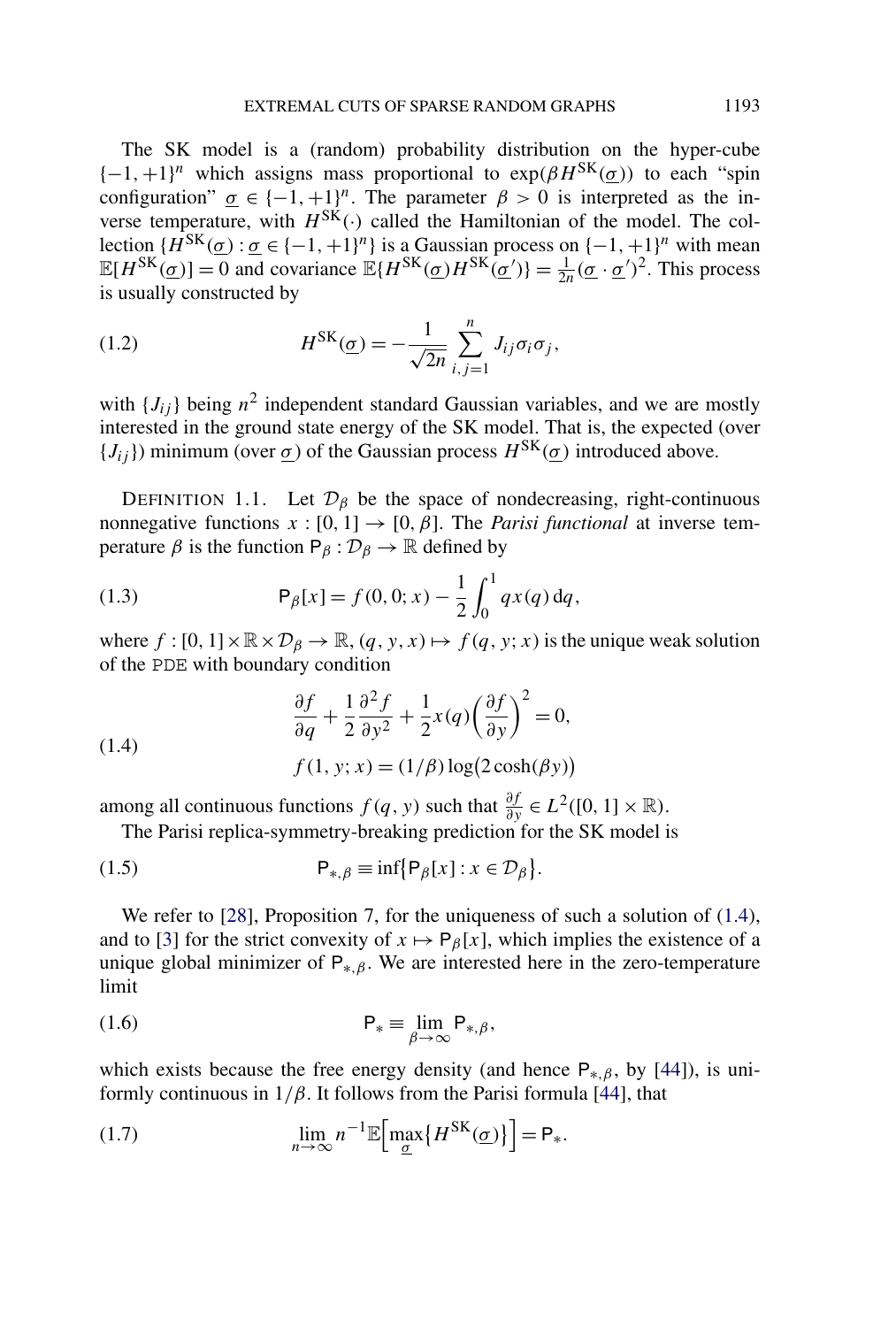<span id="page-4-0"></span>The partial differential equation [\(1.4\)](#page-3-0) can be solved numerically to high precision, resulting with the numerical evaluation of  $P_* = 0.76321 \pm 0.00003 \approx$ 0*.*763166726 [\[11,](#page-26-0) [42\]](#page-27-0), whereas using the replica symmetric bound of [\[22\]](#page-26-0), it is possible to prove that  $P_* \leq \sqrt{2/\pi} \approx 0.797885$ .

We next introduce some additional notation necessary for stating our results. Throughout the paper,  $O(\cdot)$ ,  $o(\cdot)$ , and  $\Theta(\cdot)$  stands for the usual  $n \to \infty$  asymptotic, while  $O_{\gamma}(\cdot)$ ,  $o_{\gamma}(\cdot)$  and  $\Theta_{\gamma}(\cdot)$  are used to describe the  $\gamma \to \infty$  asymptotic regime. We say that a sequence of events  $A_n$  occurs with high probability (w.h.p.) if  $\mathbb{P}(A_n) \to 1$  as  $n \to \infty$ . Finally, for random  $\{X_n\}$  and nonrandom  $f : \mathbb{R}^+ \to \mathbb{R}^+$ , we say that  $X_n = o_\gamma(f(\gamma))$  w.h.p. as  $n \to \infty$  if there exists nonrandom  $g(\gamma) = o_{\gamma}(f(\gamma))$  such that the sequence  $A_n = \{ |X_n| \le g(\gamma) \}$  occurs w.h.p.  $(\text{as } n \to \infty).$ 

Our first result provides estimates of the minimum and maximum bisection of Erdős–Rényi random graphs in terms of the SK quantity  $P_*$  of [\(1.6\)](#page-3-0).

THEOREM 1.2. We have, 
$$
w.h.p.
$$
 as  $n \to \infty$ , that

(1.8) 
$$
\frac{\text{mcut}(G(n,[\gamma n]))}{n} = \frac{\gamma}{2} - \mathsf{P}_{*} \sqrt{\frac{\gamma}{2}} + o_{\gamma}(\sqrt{\gamma}),
$$

(1.9) 
$$
\frac{\text{MCUT}(G(n,[\gamma n]))}{n} = \frac{\gamma}{2} + \mathsf{P}_{*} \sqrt{\frac{\gamma}{2}} + o_{\gamma}(\sqrt{\gamma}).
$$

REMARK 1.3. Recall the Erdős–Rényi random graph  $G_I(n, p_n)$ , where each edge is independently included with probability  $p_n$ . Since the number of edges in  $G_I(n, \frac{2\gamma}{n})$  is concentrated around  $\gamma n$ , with fluctuations of  $O(n^{1/2+\epsilon})$  w.h.p. for any  $\varepsilon > 0$ , for the purpose of Theorem 1.2 the random graph  $G_I(n, \frac{2\gamma}{n})$  has the same asymptotic behavior as *G(n,*[*γn*]*)*.

REMARK 1.4. The physics interpretation of Theorem 1.2 is that a zeromagnetization constraint forces a ferromagnet on a random graph to be in a spin glass phase. This phenomenon is expected to be generic for models on nonamenable graphs (whose surface-to-volume ratio is bounded away from zero), in staggering contrast with what happens on amenable graphs (e.g., regular lattices), where such zero magnetization constraint leads to a phase separation.

We next outline the strategy for proving Theorem 1.2 (with the detailed proof provided in Section [2\)](#page-6-0). For graphs  $G = (V, E)$ , with vertex set  $V = [n]$  and *n* even, we write  $\underline{\sigma} \in \Omega_n$  if the assignment of binary variables  $\underline{\sigma} = (\sigma_1, \ldots, \sigma_n)$ ,  $\sigma_i \in \{-1, +1\}$  to *V* is such that  $\sum_{i \in V} \sigma_i = 0$ . We further define the Ising energy function  $H_G(\underline{\sigma}) = -\sum_{(i,j)\in E} \sigma_i \sigma_j$ , and let  $U_-(G) \equiv \min\{H_G(\underline{\sigma}) : \underline{\sigma} \in \Omega_n\}$ ,  $U_{+}(G) \equiv \max\{H_{G}(\underline{\sigma}) : \underline{\sigma} \in \widetilde{\Omega_{n}}\}$ . It is then clear that

$$
\text{mcut}(G) = \frac{1}{2}|E| + \frac{1}{2}U_{-}(G),
$$
\n
$$
\text{MCUT}(G) = \frac{1}{2}|E| + \frac{1}{2}U_{+}(G).
$$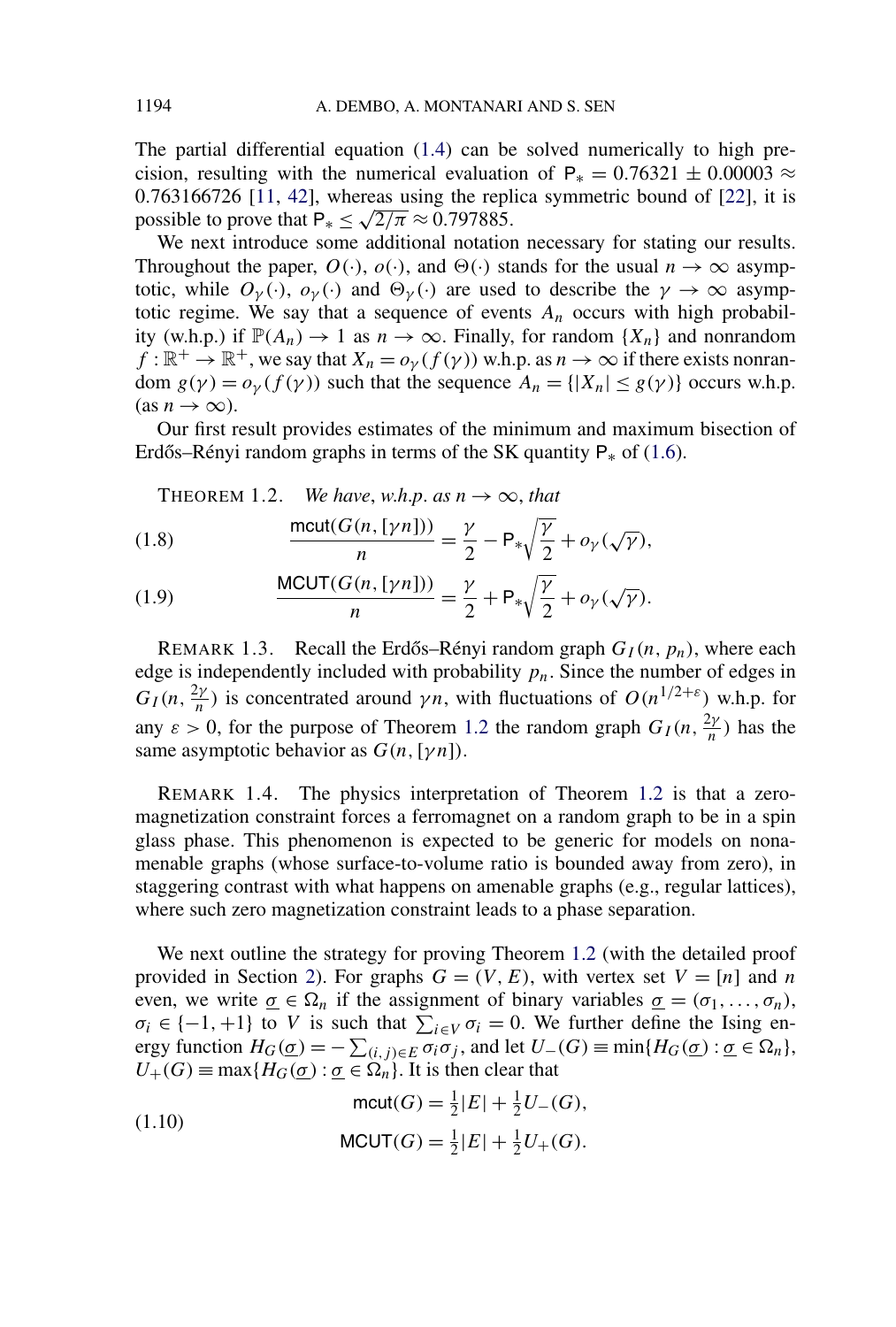<span id="page-5-0"></span>In statistical mechanics  $\sigma$  is referred to as a "spin configuration" and  $U_-(G)$  [resp.,  $U_{+}(G)$ ], its "ferromagnetic (anti-ferromagnetic) ground state energy."

The expected cut size of a random partition is taken care of by the term  $\frac{1}{2}|E|$ , whereas standard concentration inequalities imply that  $U_{+}(G)$  and  $U_{-}(G)$  are tightly concentrated around their expectation when  $G$  is a sparse Erdős–Rényi random graph. Therefore, it suffices to prove that as  $n \to \infty$  all limit points of *n*<sup>−1</sup> $\mathbb{E}[U_{\pm}(G)]$  are within  $o_{\gamma}(\sqrt{\gamma})$  of  $\pm P_*\sqrt{2\gamma}$ . Doing so is the heart of the whole argument, and it is achieved through the interpolation technique of [\[23,](#page-26-0) [24\]](#page-26-0). Intuitively, we replace the graph *G* by a complete graph with random edge weights *J<sub>ij</sub>*  $\sqrt{n}$  for *J<sub>ij</sub>* independent standard normal random variables, and prove that the error induced on  $U_{\pm}(G)$  by this replacement is bounded (in expectation) by *no<sub>γ</sub>* ( $\sqrt{\gamma}$ ). Finally, we show that the maximum and minimum cut-width of such weighted complete graph do not change much when optimizing over all partitions  $\underline{\sigma} \in \{-1, +1\}^n$  instead of only over the balanced partitions  $\underline{\sigma} \in \Omega_n$ . Now that the equi-partition constraint has been relaxed, the problem has become equivalent to determining the ground state energy of the SK spin glass model, which is solved by taking the "zero temperature" limit of the Parisi formula (from [\[44\]](#page-27-0)).

The next result extends Theorem [1.2](#page-4-0) to *γ* -regular random graphs.

THEOREM 1.5. *We have, w.h.p. as*  $n \to \infty$ *, that* 

(1.11) 
$$
\frac{\text{mcut}(G^{\text{Reg}}(n,\gamma))}{n} = \frac{\gamma}{4} - \mathsf{P}_{*}\sqrt{\frac{\gamma}{4}} + o_{\gamma}(\sqrt{\gamma}),
$$

(1.12) 
$$
\frac{\text{MCUT}(G^{\text{Reg}}(n,\gamma))}{n} = \frac{\gamma}{4} + \mathsf{P}_{*}\sqrt{\frac{\gamma}{4}} + o_{\gamma}(\sqrt{\gamma}).
$$

The average degree in an Erdős–Rényi graph  $G(n, \lceil \gamma n \rceil)$  is  $2\gamma$  so Theorems [1.2](#page-4-0) and 1.5 take the same form in terms of average degree. However, moving from Erdős–Rényi graphs to regular random graphs having the same number of edges is nontrivial, since the fluctuation of the degree of a typical vertex in an Erdős– Rényi graph is  $\Theta_{\gamma}(\sqrt{\gamma})$ . Hence, any coupling of these two graph models yield about *n* $\sqrt{\gamma}$  different edges, and merely bounding the difference in cut-size by the number of different edges, results in the too large <sup>√</sup>*<sup>γ</sup>* spread. Instead, as detailed in Section [3,](#page-15-0) our proof of Theorem 1.5 relies on a delicate construction, similar to that in [\[20\]](#page-26-0), which "embeds" an Erdős–Rényi graph of average degree slightly smaller than  $\gamma$ , into a  $\gamma$ -regular random graph while establishing that the fluctuations in the contribution of the additional edges is only  $n o_{\gamma}(\sqrt{\gamma})$ . Our construction starts with the  $\gamma$ -regular graph  $G_1$  and produces an Erdős–Rényi graph  $G_2$ , "most" of which is embedded within  $G_1$ , whereas [\[20\]](#page-26-0) go in the converse direction, starting with  $\mathcal{G}_2$  and producing  $\mathcal{G}_1$  out of it.

Our next result, whose proof is provided in Section [4,](#page-23-0) shows that up to the first order, the asymptotic of the Max-Cut matches that of the Max bisection for both Erdős-Rényi and random regular graphs.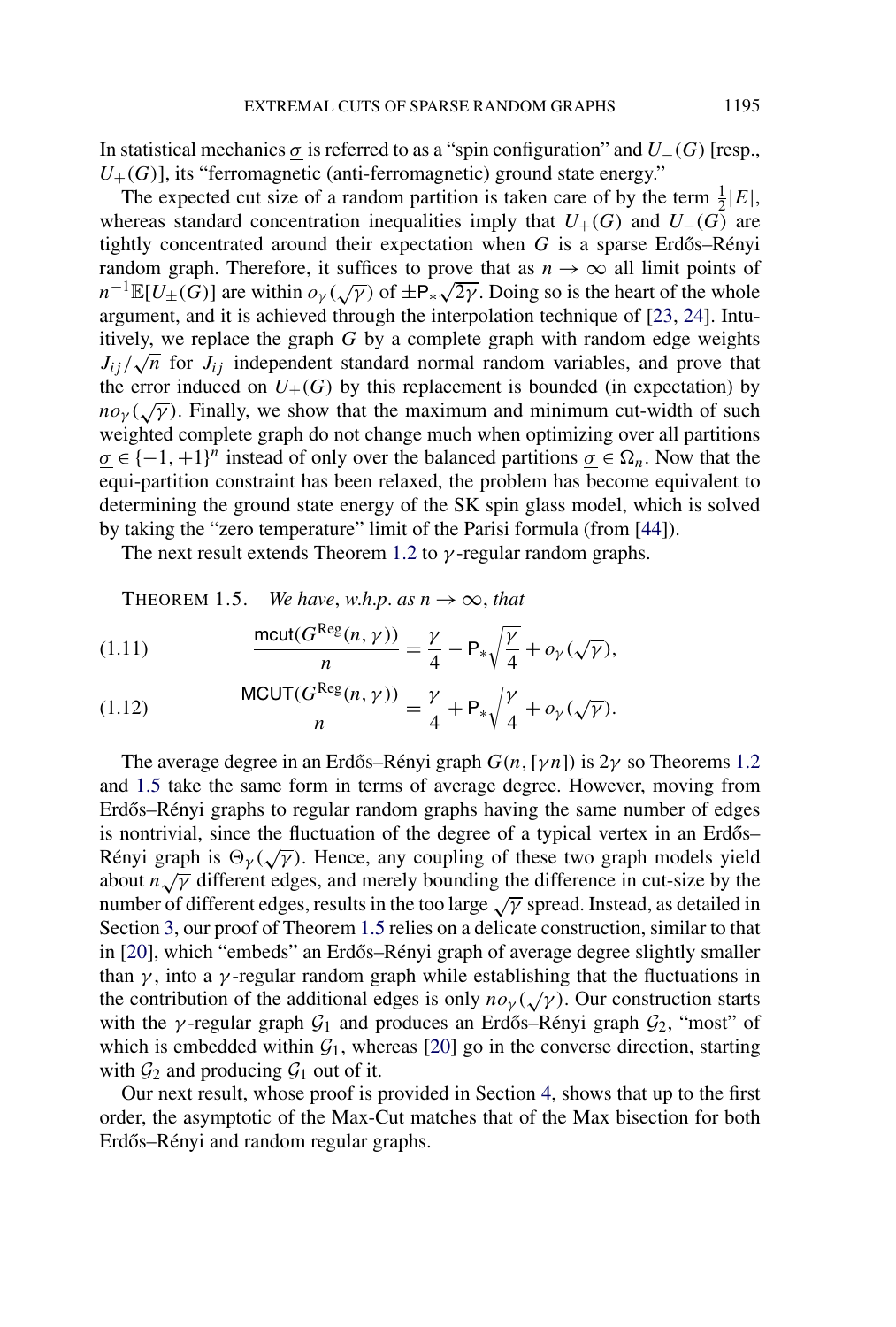<span id="page-6-0"></span>THEOREM 1.6. (a) *W.h.p. as*  $n \to \infty$ *, we have* 

$$
\frac{\text{MaxCut}(G(n,[\gamma n]))}{n} = \frac{\gamma}{2} + \mathsf{P}_{*}\sqrt{\frac{\gamma}{2}} + o_{\gamma}(\sqrt{\gamma}).
$$

(b) *W.h.p. as*  $n \rightarrow \infty$ *, we have* 

$$
\frac{\text{MaxCut}(G^{\text{Reg}}(n,\gamma))}{n} = \frac{\gamma}{4} + \mathsf{P}_{*} \sqrt{\frac{\gamma}{4}} + o_{\gamma}(\sqrt{\gamma}).
$$

1.2. *Application to community detection*. As a simple illustration of the potential applications of our results, we consider the problem of detecting communities within the so-called "planted partition model," or stochastic block model. Given parameters  $a > b > 0$  and even *n*, we denote by  $G_I(n, a/n, b/n)$  the random graph over vertex set [*n*], such that given a uniformly random balanced partition  $[n] = V_1 \cup V_2$ , edges  $(i, j)$  are independently present with probability  $a/n$  when either both  $i, j \in V_1$  or both  $i, j \in V_2$ , or alternatively present with probability  $b/n$  if either  $i \in V_1$  and  $j \in V_2$ , or vice versa. Given a random graph *G*, the community detection problem requires us to determine whether the null hypothesis  $H_0: G \sim G_I(n, (a + b)/(2n))$  holds, or the alternative hypothesis  $H_1$  :  $G \sim G_I(n, a/n, b/n)$  holds.

Under the alternative hypothesis, the cut size of the balanced partition  $(V_1, V_2)$ concentrates tightly around *nb/*4. This suggests the optimization-based hypothesis testing

(1.13) 
$$
T_{\text{cut}}(G; \theta) = \begin{cases} 0, & \text{if } \text{mcut}(G) \leq \theta, \\ 1, & \text{otherwise,} \end{cases}
$$

and we have the following immediate consequence of Theorem [1.2.](#page-4-0)

COROLLARY 1.7. Let  $\theta_n = (b/4) + \varepsilon_n$  with  $\varepsilon_n \sqrt{n} \to \infty$ . Then, the test  $T_{\text{cut}}(\cdot; \theta_n)$  *succeeds w.h.p. as*  $n \to \infty$ , *provided*  $(a - b)^2 \ge 8P_*^2(a + b) + o(a + b)$ .

Let us stress that we did not provide an efficient algorithm for computing  $T_{\text{cut}}$ (but see [\[37\]](#page-27-0) for related work that uses polynomially computable convex relaxations). By contrast, there exist polynomially computable tests that succeed w.h.p. whenever  $(a - b)^2 > 2(a + b)$  and no test can succeed below this threshold (see [\[13,](#page-26-0) [34,](#page-27-0) [38\]](#page-27-0)). Nevertheless, the test  $T_{\text{cut}}$  is so natural that its analysis is of independent interest, and Corollary 1.7 implies that  $T_{\text{cut}}$  is sub-optimal by a factor of at most  $4P_*^2 \approx 2.33$ .

**2. Interpolation: Proof of Theorem [1.2.](#page-4-0)** The Erdős–Rényi random graph *G(n,m)* considers a uniformly chosen element from among all *simple* (i.e., having no loops or double edges), graphs of *n* vertices and *m* edges. For  $m = [\gamma n]$ and  $\gamma$  bounded, such simple graph differs in only  $O(1)$  edges from the corresponding multi-graph which makes a uniform choice while allowing for loops and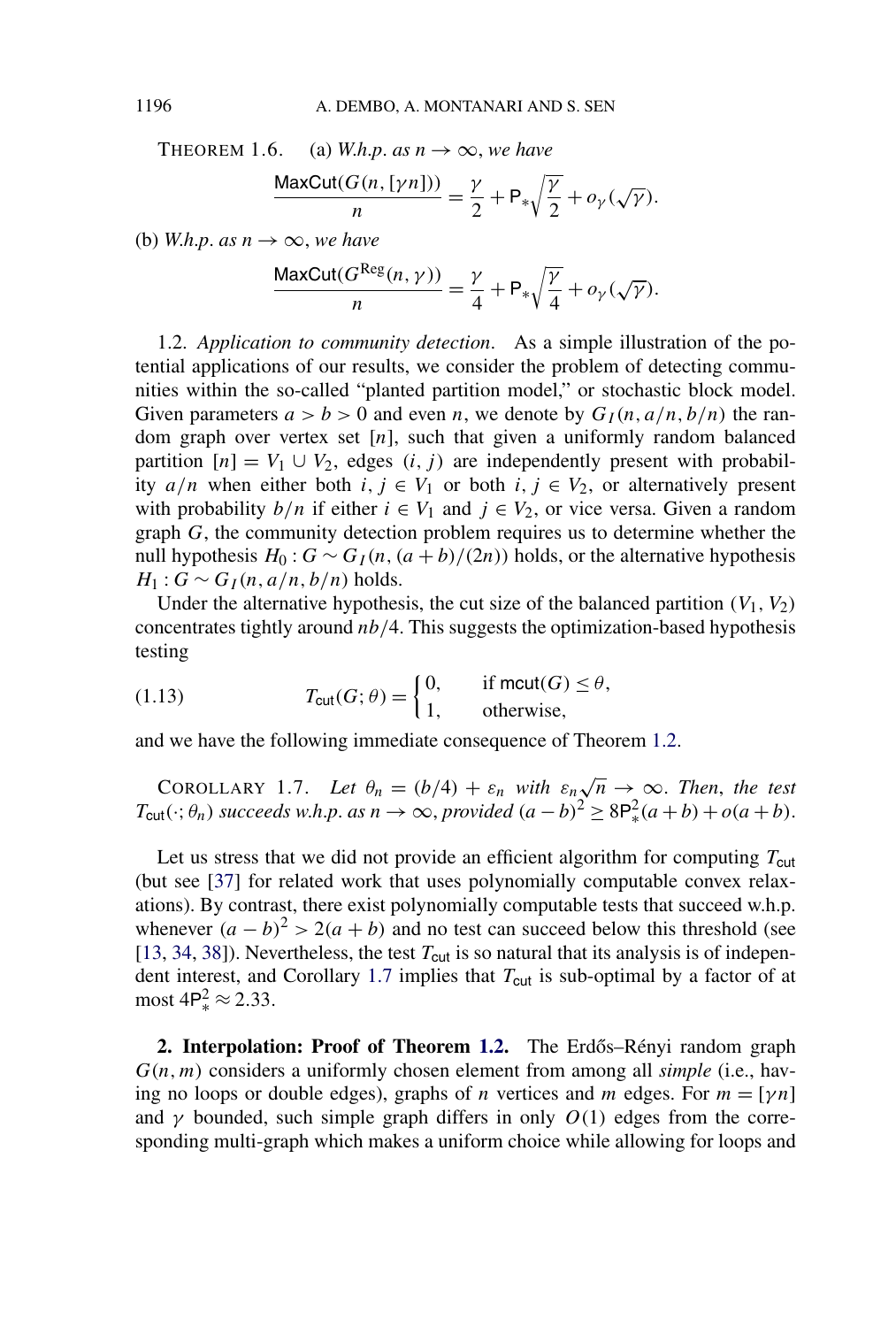<span id="page-7-0"></span>multiple edges. Hence, the two models are equivalent for our purpose, and letting  $G(n,[\gamma n])$  denote hereafter the latter multi-graph, we note that it can be constructed also by sequentially introducing the  $[\gamma n]$  edges and independently sampling their end-points from the uniform distribution on {1*,...,n*}. We further let  $G_{n,\gamma}^{\text{Poiss}}$  denote the Poissonized random multi-graph  $G(n,N_n)$  having the random number of edges  $N_n \sim \text{Pois}(\gamma n)$ , independently of the choice of edges. Alternatively, one constructs  $G_{n,y}^{\text{Poiss}}$  by generating for  $1 \le i, j \le n$  the i.i.d.  $z_{ij} \sim \text{Pois}(\frac{\gamma}{n})$ and forms the multi-graph on *n* vertices by taking  $(z_{ij} + z_{ji})$  as the multiplicity of each edge  $(i, j)$ ,  $i \neq j$  [ending with multiplicity  $z_{(i,j)}$  ∼ Pois $(\frac{2\gamma}{n})$  for edge *(i, j)*, *i* ≠ *j* and the multiplicity  $z_{(i,i)}$  ∼ Pois $(\frac{\gamma}{n})$  for each loop  $(i, i)$ , where  $\{z_{(i,j)}, i \leq j, z_{(i,i)}\}$  are mutually independent]. By the tight concentration of the Pois $(\gamma n)$  law, it suffices to prove Theorem [1.2](#page-4-0) for  $G_{n,\gamma}^{\text{Poiss}}$ , and in this section we always take for  $G_n$  a random multi-graph distributed as  $G_{n,\gamma}^{\text{Poiss}}$ .

2.1. *Spin models and free energy*. A spin model is defined by the (possibly random) Hamiltonian  $H: \{-1, +1\}^n \to \mathbb{R}$  and in this paper we often consider spin models constrained to have zero empirical magnetization, namely from the set  $\Omega_n = {\{\underline{\sigma} \in \{-1, +1\}^n : \sum_{i=1}^n \sigma_i = 0\}}$ . The constrained partition function is then  $Z_n(\beta) = \sum_{\alpha \in \Omega_n} e^{-\beta H(\alpha)}$  with the corresponding constrained free energy density

(2.1) 
$$
\phi_n(\beta) \equiv \frac{1}{n} \mathbb{E}[\log Z_n(\beta)] = \frac{1}{n} \mathbb{E}\bigg[\log \bigg\{ \sum_{\underline{\sigma} \in \Omega_n} e^{-\beta H(\underline{\sigma})} \bigg\} \bigg].
$$

The expectation in (2.1) is over the distribution of the function  $H(\cdot)$  [i.e., over the collection of random variables  ${H(\sigma)}$ . Depending on the model under consideration, the Hamiltonian (or the free energy) might depend on additional parameters which we will indicate, with a slight abuse of notation, as additional arguments of  $\phi_n(\cdot)$ .

For such spin models, we also consider the expected ground state energy density

(2.2) 
$$
e_n = \frac{1}{n} \mathbb{E} \Big[ \min_{\underline{\sigma} \in \Omega_n} H(\underline{\sigma}) \Big],
$$

which determines the large- $\beta$  behavior of the free energy density. That is,  $\phi_n(\beta)$  =  $-\beta e_n + o(\beta)$ . We analogously define the maximum energy

(2.3) 
$$
\widehat{e}_n = \frac{1}{n} \mathbb{E} \Big[ \max_{\underline{\sigma} \in \Omega_n} H(\underline{\sigma}) \Big],
$$

which governs the behavior of the free energy density as  $\beta \to -\infty$ . That is,  $\phi_n(\beta) = -\beta \hat{e}_n + o(\beta)$  (in statistical mechanics it is more customary to change the sign of the Hamiltonian in such a way that  $\beta$  is kept positive). The corresponding Boltzmann measure on  $\Omega_n$  is

(2.4) 
$$
\mu_{\beta,n}(\underline{\sigma}) = \frac{1}{Z_n(\beta)} \exp\{-\beta H(\underline{\sigma})\}.
$$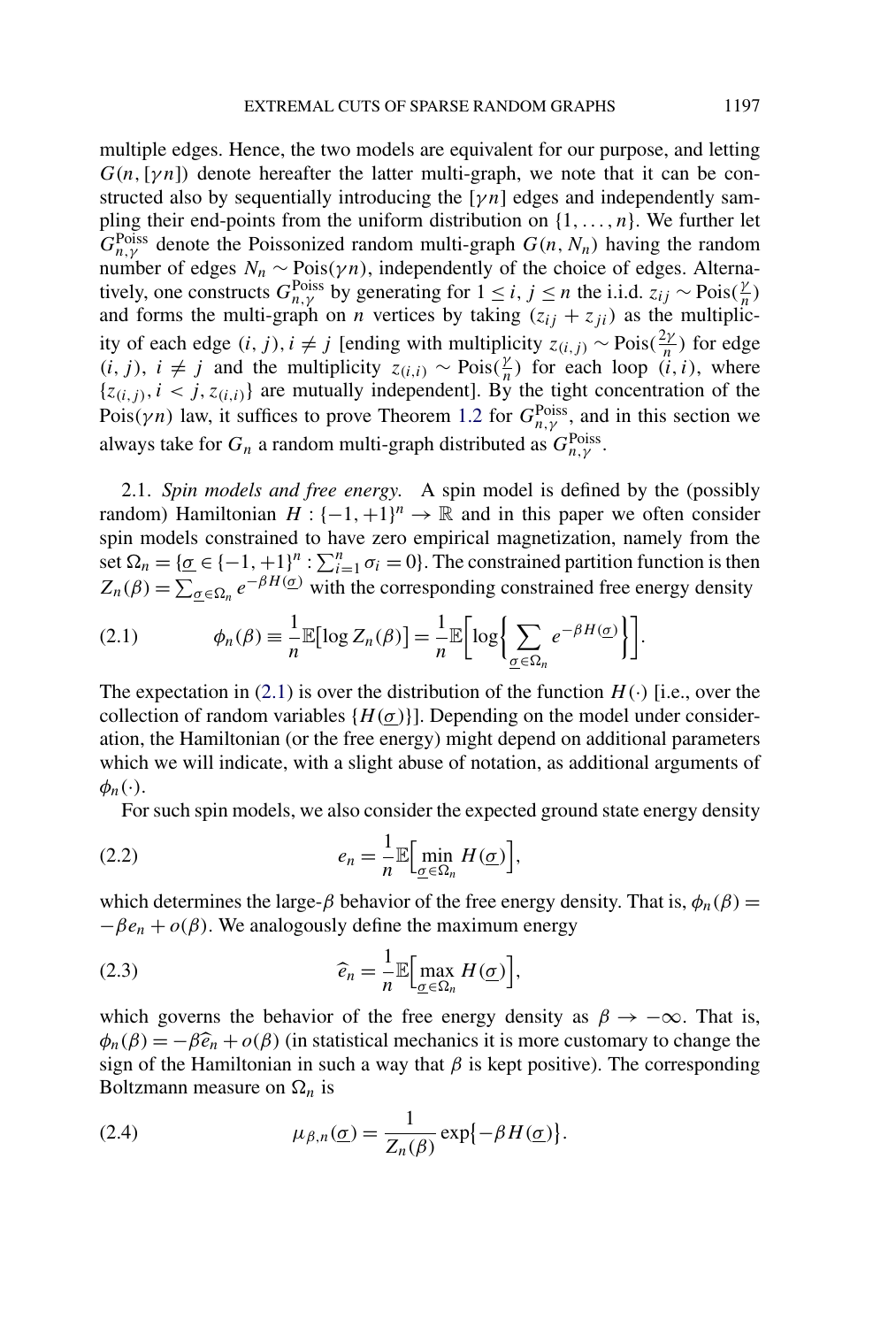<span id="page-8-0"></span>A very important example of a spin model, that is crucial for our analysis is the SK model having the Hamiltonian  $\hat{H}^{SK}(\cdot)$  of [\(1.2\)](#page-3-0) on  $\{-1, +1\}^n$  and we also consider that model constrained to  $\Omega_n$  (i.e., subject to zero magnetization constraint).

The second model we consider is the "dilute" ferromagnetic Ising model on  $G_{n,\gamma}^{\text{Poiss}} = (V, E)$ , corresponding to the Hamiltonian

(2.5) 
$$
H_{\gamma}^{\text{D}}(\underline{\sigma}) = -\sum_{(i,j)\in E} \sigma_i \sigma_j,
$$

again restricted to  $\underline{\sigma} \in \Omega_n$ . We use superscripts to indicate the model to which various quantities refer. For instance  $\phi_n^{\text{SK}}(\beta)$  denotes the constrained free energy of the SK model,  $\phi_n^D(\beta; \gamma)$  is the constrained free energy of the Ising model on  $G_{n,\gamma}^{\text{Poiss}}$ , with analogous notations used for the ground state energies  $e_n^{\text{SK}}$  and  $e_n^{\text{D}}(\gamma)$ .

The first step in proving Theorem [1.2](#page-4-0) is to show that  $mcut(G_n)$  and  $MCUT(G_n)$ are concentrated around their expectations.

LEMMA 2.1. *Fixing*  $\varepsilon > 0$ , *we have that* 

$$
\mathbb{P}[\left|\text{mcut}(G_n) - \mathbb{E}[\text{mcut}(G_n)]\right| > n\epsilon] = O(1/n),
$$
  

$$
\mathbb{P}[\left|\text{MCUT}(G_n) - \mathbb{E}[\text{MCUT}(G_n)]\right| > n\epsilon] = O(1/n).
$$

PROOF. Recall [\(1.10\)](#page-4-0) that mcut $(G_n) = \frac{1}{2}|E_n| + \frac{1}{2}U_-(G_n)$ , with  $|E_n| = N_n \sim$ Pois*(*[*γn*]*)*. Therefore,

$$
\mathbb{P}[\left|\text{mcut}(G_n) - \mathbb{E}[\text{mcut}(G_n)]\right| > n\varepsilon]
$$
\n
$$
\leq \mathbb{P}[\left|U_{-}(G_n) - \mathbb{E}[U_{-}(G_n)]\right| > n\varepsilon] + \mathbb{P}[\left|N_n - \mathbb{E}N_n\right| > n\varepsilon]
$$
\n
$$
\leq \frac{\text{Var}(U_{-}(G_n))}{n^2 \varepsilon^2} + \frac{\text{Var}(N_n)}{n^2 \varepsilon^2}
$$
\n
$$
= \frac{\text{Var}(U_{-}(G_n))}{n^2 \varepsilon^2} + O(1/n).
$$

We complete the proof for mcut $(G_n)$  by showing that  $Var(U_-(G_n)) \leq n\gamma$ . Indeed, writing  $U_-(G_n) = f(\mathbf{z})$  for  $\mathbf{z} = \{z_{ij}, 1 \le i, j \le n\}$  and i.i.d.  $z_{ij} \sim \text{Pois}(\gamma/n)$ , we let  $z^{(i,j)}$  denote the vector formed when replacing  $z_{ij}$  in **z** by an i.i.d. copy  $z'_{ij}$ . Clearly,  $|f(\mathbf{z}) - f(\mathbf{z}^{(i,j)})| \leq |z_{ij} - z'_{ij}|$ . Hence, by the Efron–Stein inequality [\[7\]](#page-25-0), Theorem 3.1,

$$
\text{Var}(U_{-}(G_{n})) \leq \frac{1}{2} \sum_{i,j} \mathbb{E}[(f(\mathbf{z}) - f(\mathbf{z}^{(i,j)}))^{2}] \leq \frac{1}{2} \sum_{i,j} \mathbb{E}[(z_{ij} - z'_{ij})^{2}],
$$

yielding the required bound [and the proof for  $MCUT(G_n) = \frac{1}{2}N_n + \frac{1}{2}U_+(G_n)$ proceeds along the same line of reasoning.  $\Box$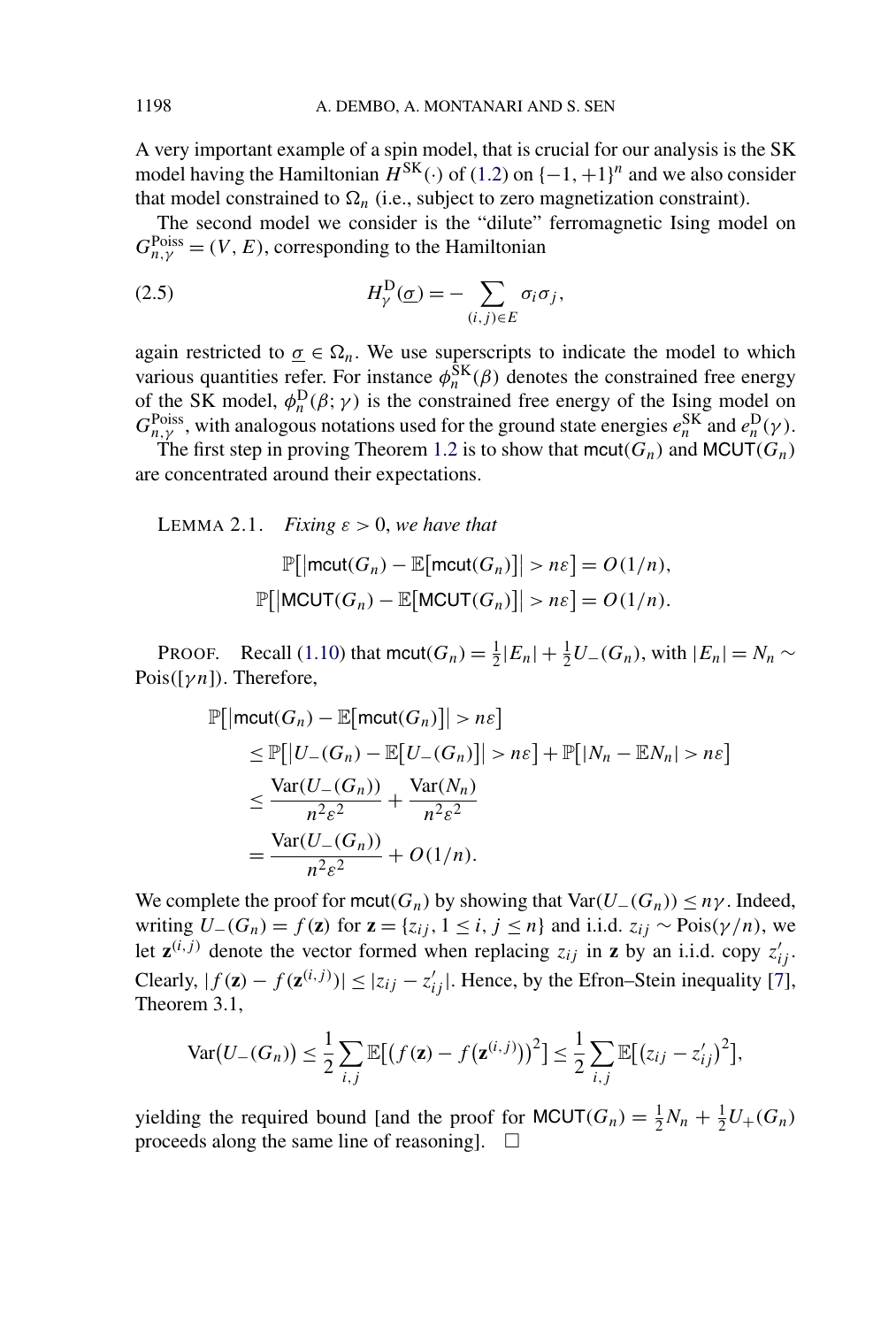<span id="page-9-0"></span>Next, recall that  $e_n^D = n^{-1} \mathbb{E}[U_-(G_n)]$  and  $\hat{e}_n^D = n^{-1} \mathbb{E}[U_+(G_n)]$  [see [\(2.2\)](#page-7-0) and [\(2.3\)](#page-7-0), resp.], whereas  $|E_n| \sim \text{Pois}(\gamma n)$  has expectation  $\gamma n$ . Hence, from the repre-sentation [\(1.10\)](#page-4-0) of mcut( $G_n$ ) and MCUT( $G_n$ ), we conclude that

(2.6) 
$$
\frac{1}{n} \mathbb{E}[\text{mcut}(G_n)] = \frac{\gamma}{2} + \frac{1}{2} e_n^D(\gamma),
$$

$$
\frac{1}{n} \mathbb{E}[\text{MCUT}(G_n)] = \frac{\gamma}{2} + \frac{1}{2} \hat{e}_n^D(\gamma).
$$

Combining (2.6) with Lemma [2.1,](#page-8-0) we establish Theorem [1.2,](#page-4-0) once we show that as  $n \to \infty$ ,

(2.7) 
$$
e_n^D(\gamma) = -\sqrt{2\gamma} P_* + o_\gamma(\sqrt{\gamma}) + o(1),
$$

(2.8) 
$$
\widehat{e}_n^{\mathrm{D}}(\gamma) = +\sqrt{2\gamma} \mathsf{P}_* + o_\gamma(\sqrt{\gamma}) + o(1).
$$

Establishing (2.7) and (2.8) is the main step in proving Theorem [1.2,](#page-4-0) and the key to it is the following proposition of independent interest.

PROPOSITION 2.2. *There exist constants*  $A_1, A_2 < \infty$  *independent of n,*  $\beta$ *and γ such that*

(2.9) 
$$
\left| \phi_n^{\mathcal{D}} \left( \frac{\beta}{\sqrt{2\gamma}}, \gamma \right) - \phi_n^{\mathcal{S}K}(\beta) \right| \leq A_1 \frac{|\beta|^3}{\sqrt{\gamma}} + A_2 \frac{\beta^4}{\gamma}.
$$

We defer the proof of Proposition 2.2 to Section [2.2,](#page-10-0) where we also apply it to deduce the next lemma, comparing the ground state energy of a dilute Ising ferromagnet to that of the SK model, after both spin models have been constrained to have zero magnetization.

**LEMMA 2.3.** *There exist*  $A = A(\gamma_0)$  *finite, such that for all*  $\gamma \geq \gamma_0$  *and any n*,

$$
(2.10) \qquad \left|\frac{e_n^{\mathcal{D}}(\gamma)}{\sqrt{2\gamma}} - e_n^{\mathcal{S}K}\right| \le A\gamma^{-1/6}, \qquad \left|\frac{\partial_n^{\mathcal{D}}(\gamma)}{\sqrt{2\gamma}} + e_n^{\mathcal{S}K}\right| \le A\gamma^{-1/6}.
$$

In view of Lemma 2.3, we get both (2.7) and (2.8) once we control the difference between the ground state energies of the unconstrained and constrained to have zero magnetization SK models. This is essentially established by the following lemma (whose proof is provided in Section [2.3\)](#page-12-0).

LEMMA 2.4. For any 
$$
\delta > 0
$$
, *w.h.p.*  $0 \le U_n^{\text{SK}} - \overline{U}_n^{\text{SK}} \le n^{1/2+\delta}$ , where  
(2.11) 
$$
\overline{U}_n^{\text{SK}} = \min_{\underline{\sigma} \in \{-1, +1\}^n} \{H^{\text{SK}}(\underline{\sigma})\}, \qquad U_n^{\text{SK}} = \min_{\underline{\sigma} \in \Omega_n} \{H^{\text{SK}}(\underline{\sigma})\}.
$$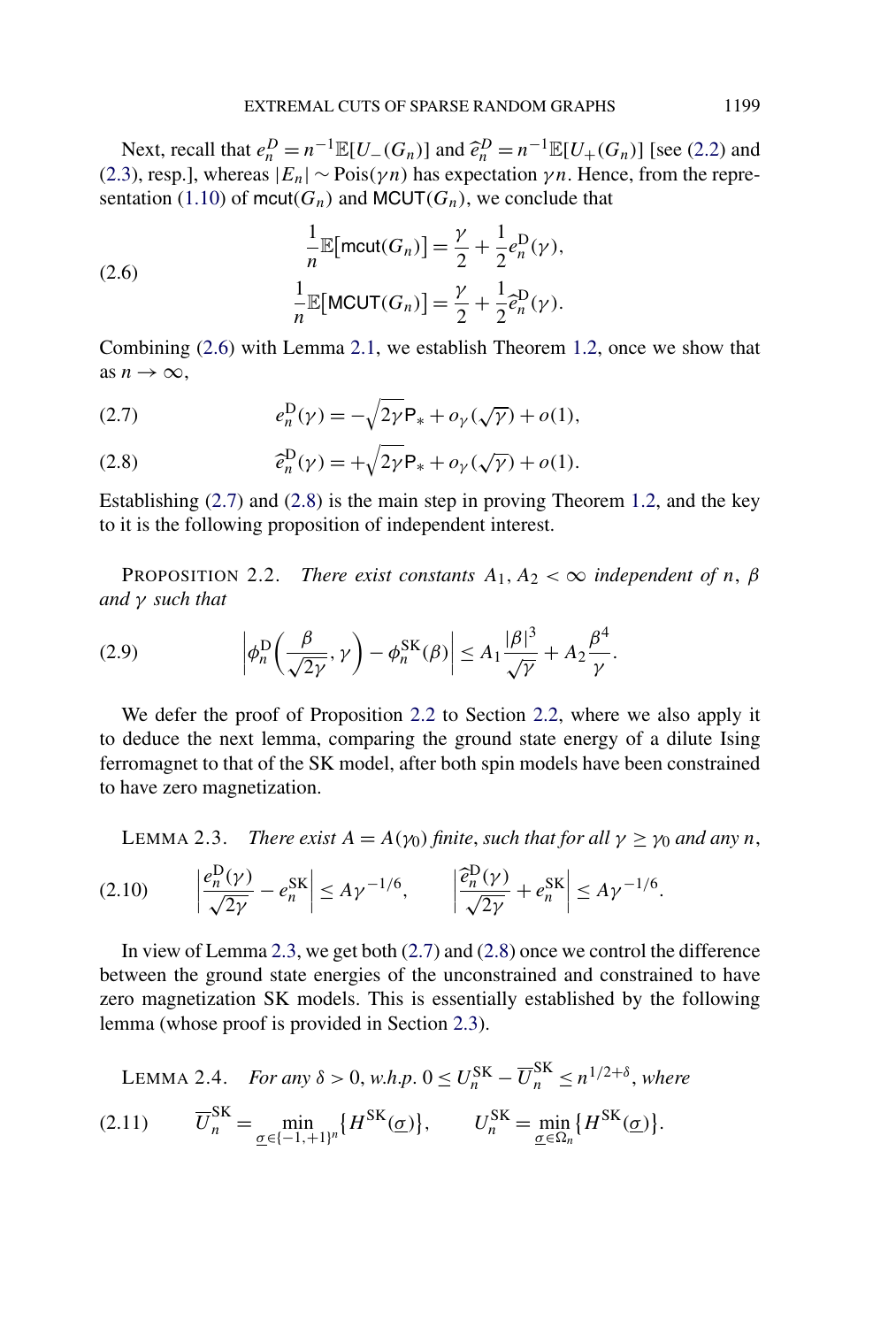<span id="page-10-0"></span>Indeed, applying Borel's concentration inequality for the maxima of Gaussian random vectors (see [\[7\]](#page-25-0), proof of Theorem 5.8), we have that for some  $c > 0$ , all *n* and  $\delta > 0$ ,

P *U*SK *<sup>n</sup>* − E *U*SK *n > nδ* ≤ 2*e*−*cnδ*<sup>2</sup> (2.12) *,*

(2.13)  $\mathbb{P}[|U_n^{\text{SK}} - \mathbb{E}[U_n^{\text{SK}}]| > n\delta] \le 2e^{-cn\delta^2}.$ 

Recall that  $e_n^{\text{SK}} = n^{-1} \mathbb{E}[U_n^{\text{SK}}]$ , whereas  $n^{-1} \mathbb{E}[\overline{U}_n^{\text{SK}}] \rightarrow -P_*$  by [\(1.7\)](#page-3-0). Conse-quently, the bounds of (2.12), (2.13) coupled with Lemma [2.4](#page-9-0) imply that  $e_n^{\text{SK}} \rightarrow$  $-P_*$  as  $n \to \infty$ . This, combined with Lemma [2.3](#page-9-0) and [\(2.6\)](#page-9-0), completes the proof of Theorem [1.2.](#page-4-0)

2.2. *The interpolation argument*. We first deduce Lemma [2.3](#page-9-0) out of Proposition [2.2.](#page-9-0) To this end, we use the inequalities of Lemma 2.5 relating the free energy of a spin model to its ground state energy (these are special cases of general bounds for models with at most  $c^n$  configurations, but for the sake of completeness we include their proof).

LEMMA 2.5. *The following inequalities hold for any*  $n, \beta, \gamma > 0$ :

$$
(2.14) \quad \left| e_n^{\mathcal{D}}(\gamma) + \frac{1}{\beta} \phi_n^{\mathcal{D}}(\beta, \gamma) \right| \le \frac{\log 2}{\beta}, \qquad \left| e_n^{\mathcal{S}K} + \frac{1}{\beta} \phi_n^{\mathcal{S}K}(\beta) \right| \le \frac{\log 2}{\beta}.
$$

*Further, for any*  $n, \beta < 0, \gamma > 0$ ,

$$
(2.15) \quad \left|\widehat{e}_n^{\mathrm{D}}(\gamma) + \frac{1}{\beta}\phi_n^{\mathrm{D}}(\beta,\gamma)\right| \le \frac{\log 2}{|\beta|}, \qquad \left|\widehat{e}_n^{\mathrm{SK}} + \frac{1}{\beta}\phi_n^{\mathrm{SK}}(\beta)\right| \le \frac{\log 2}{|\beta|}.
$$

PROOF. Let  $H_n(\sigma)$  be a generic Hamiltonian for  $\sigma \in \Omega_n$ . One then easily verifies that

$$
\frac{\partial}{\partial \beta} \left( \frac{\phi_n(\beta)}{\beta} \right) = -\frac{1}{n\beta^2} \mathbb{E} \big[ S(\mu_{\beta,n}) \big] \in \bigg[ -\frac{\log 2}{\beta^2}, 0 \bigg],
$$

for the Boltzman measure [\(2.4\)](#page-7-0) and the nonnegative entropy functional  $S(\mu)$  =  $-\sum_{\underline{\sigma}\in\Omega_n}\mu(\underline{\sigma})\log\mu(\underline{\sigma})$  which is at most  $\log|\Omega_n|$ . Further, comparing [\(2.1\)](#page-7-0) and [\(2.2\)](#page-7-0) we see that  $\beta^{-1}\phi_n(\beta) \to -e_n$  when  $\beta \to \infty$  (while *n* is fixed). Consequently, for any  $\beta > 0$ ,

$$
\left| e_n + \frac{\phi_n(\beta)}{\beta} \right| = \left| \int_{\beta}^{\infty} \frac{\partial}{\partial u} \left( \frac{\phi_n(u)}{u} \right) du \right| \leq \frac{\log 2}{\beta}.
$$

We apply this inequality separately to the SK model and the diluted Ising model to get the bounds of (2.14). We similarly deduce the bounds of (2.15) upon observing that  $\beta^{-1}\phi_n(\beta) \to -\widehat{e}_n$  when  $\beta \to -\infty$ .  $\square$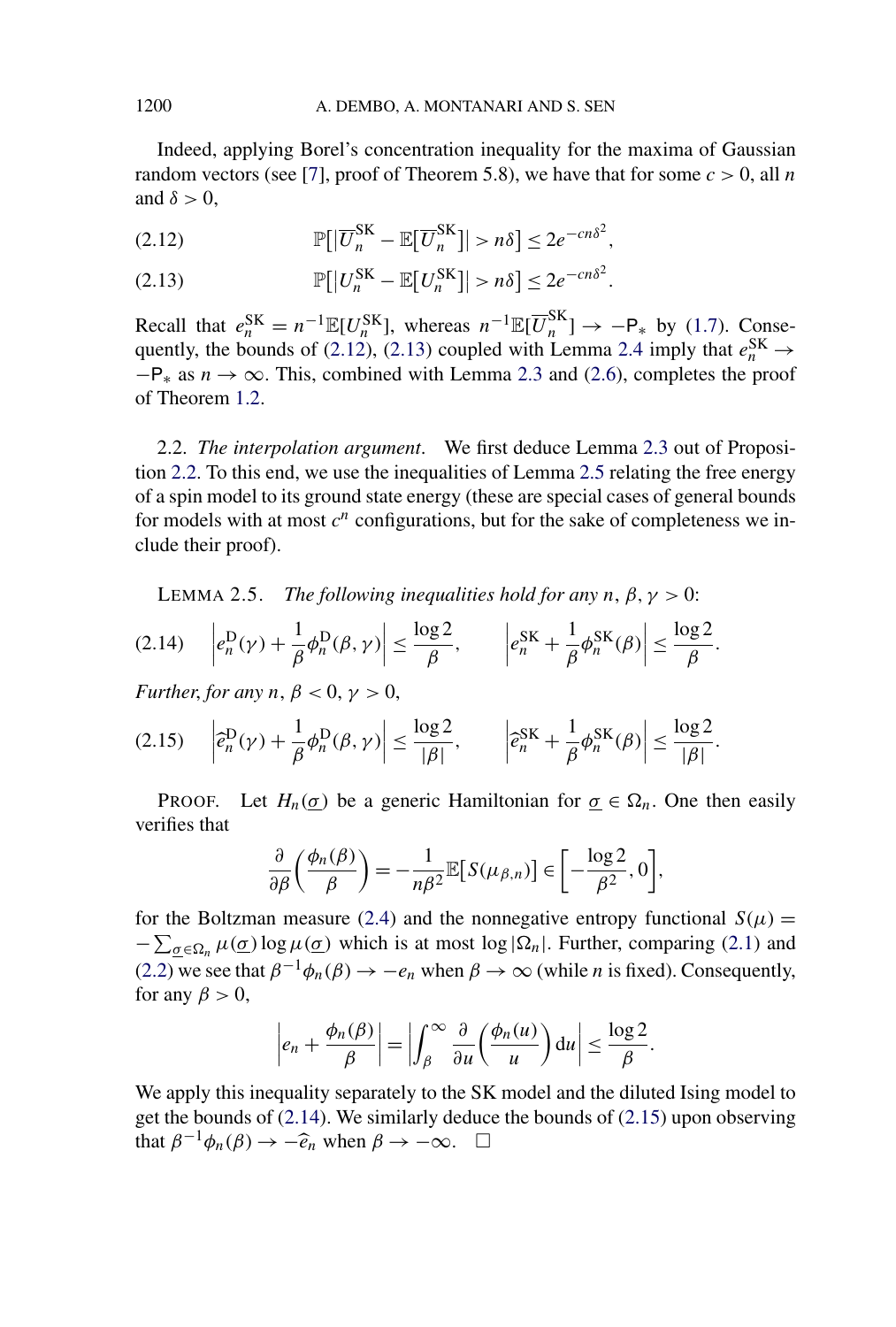<span id="page-11-0"></span>PROOF OF LEMMA [2.3.](#page-9-0) Clearly, for any  $n, \beta > 0$  and  $\gamma > 0$ ,

$$
\left| \frac{e_n^{\mathcal{D}}(\gamma)}{\sqrt{2\gamma}} - e_n^{\mathcal{S}\mathcal{K}} \right| \le \left| \frac{1}{\sqrt{2\gamma}} e_n^{\mathcal{D}}(\gamma) + \frac{1}{\beta} \phi_n^{\mathcal{D}} \left( \frac{\beta}{\sqrt{2\gamma}}, \gamma \right) \right|
$$

$$
+ \left| \frac{1}{\beta} \phi_n^{\mathcal{S}\mathcal{K}}(\beta) - \frac{1}{\beta} \phi_n^{\mathcal{D}} \left( \frac{\beta}{\sqrt{2\gamma}}, \gamma \right) \right|
$$

$$
+ \left| e_n^{\mathcal{S}\mathcal{K}} + \frac{1}{\beta} \phi_n^{\mathcal{S}\mathcal{K}}(\beta) \right|.
$$

In view of [\(2.14\)](#page-10-0), the first and last terms on the RHS are bounded by *(*log 2*)/β*. Setting  $\beta = \gamma^{1/6}$ , we deduce from Proposition [2.2](#page-9-0) that the middle term on the RHS is bounded by  $A_1 \gamma^{-1/6} + A_2 \gamma^{-1/2}$ , yielding the first (left) bound in [\(2.10\)](#page-9-0) (for  $A = \log 2 + A_1 + A_2 \gamma_0^{-1/3}$ ). In case  $\beta < 0$ , starting from

$$
\left| \frac{\hat{e}_n^{\mathcal{D}}(\gamma)}{\sqrt{2\gamma}} + e_n^{\mathcal{S}\mathcal{K}} \right| \le \left| \frac{1}{\sqrt{2\gamma}} \hat{e}_n^{\mathcal{D}}(\gamma) + \frac{1}{\beta} \phi_n^{\mathcal{D}} \left( \frac{\beta}{\sqrt{2\gamma}}, \gamma \right) \right|
$$

$$
+ \left| \frac{1}{\beta} \phi_n^{\mathcal{S}\mathcal{K}}(\beta) - \frac{1}{\beta} \phi_n^{\mathcal{D}} \left( \frac{\beta}{\sqrt{2\gamma}}, \gamma \right) \right|
$$

$$
+ \left| e_n^{\mathcal{S}\mathcal{K}} - \frac{1}{\beta} \phi_n^{\mathcal{S}\mathcal{K}}(\beta) \right|,
$$

and using [\(2.15\)](#page-10-0), yields the other (right) bound in [\(2.10\)](#page-9-0), recalling that with  ${H_n^{\text{SK}}(\underline{\sigma})}$  a zero mean Gaussian process, necessarily  $\hat{e}_n^{\text{SK}} = -e_n^{\text{SK}}$ .  $\Box$ 

PROOF OF PROPOSITION [2.2.](#page-9-0) For  $t \in [0, 1]$  we consider the interpolating Hamiltonian on  $\Omega_n$ 

(2.16) 
$$
H_n(\gamma, t, \underline{\sigma}) := \frac{1}{\sqrt{2\gamma}} H^{\text{D}}_{\gamma(1-t)}(\underline{\sigma}) + \sqrt{t} H^{\text{SK}}(\underline{\sigma}),
$$

denoting by  $Z_n(\beta, \gamma, t)$ ,  $\phi_n(\beta, \gamma, t)$  and  $\mu_{\beta, n}(\cdot; \gamma, t)$ , the partition function, free energy density, and Boltzmann measure, respectively, for this interpolating Hamiltonian. Clearly,  $\phi_n(\beta, \gamma, 0) = \phi_n^D(\frac{\beta}{\sqrt{2\gamma}}, \gamma)$  and  $\phi_n(\beta, \gamma, 1) = \phi_n^{SK}(\beta)$ . Hence,

$$
\left|\phi_n^{\mathcal{D}}\!\left(\frac{\beta}{\sqrt{2\gamma}},\gamma\right)-\phi_n^{\mathcal{S}\mathcal{K}}(\beta)\right|\leq \int_0^1 \left|\frac{\partial\phi_n}{\partial t}(\beta,\gamma,t)\right|dt
$$

and it suffices to show that  $|\frac{\partial \phi_n}{\partial t}|$  is bounded, uniformly over  $t \in [0, 1]$  and *n*, by the RHS of [\(2.9\)](#page-9-0). To this end, associate with i.i.d. configurations  $\{\sigma^j, j \ge 1\}$  from  $\mu_{\beta,n}(\cdot; \gamma, t)$  and  $\ell \geq 1$ , the multi-replica overlaps

$$
Q_{\ell} \equiv \frac{1}{n} \sum_{i=1}^{n} \left( \prod_{j=1}^{\ell} \sigma_i^{j} \right).
$$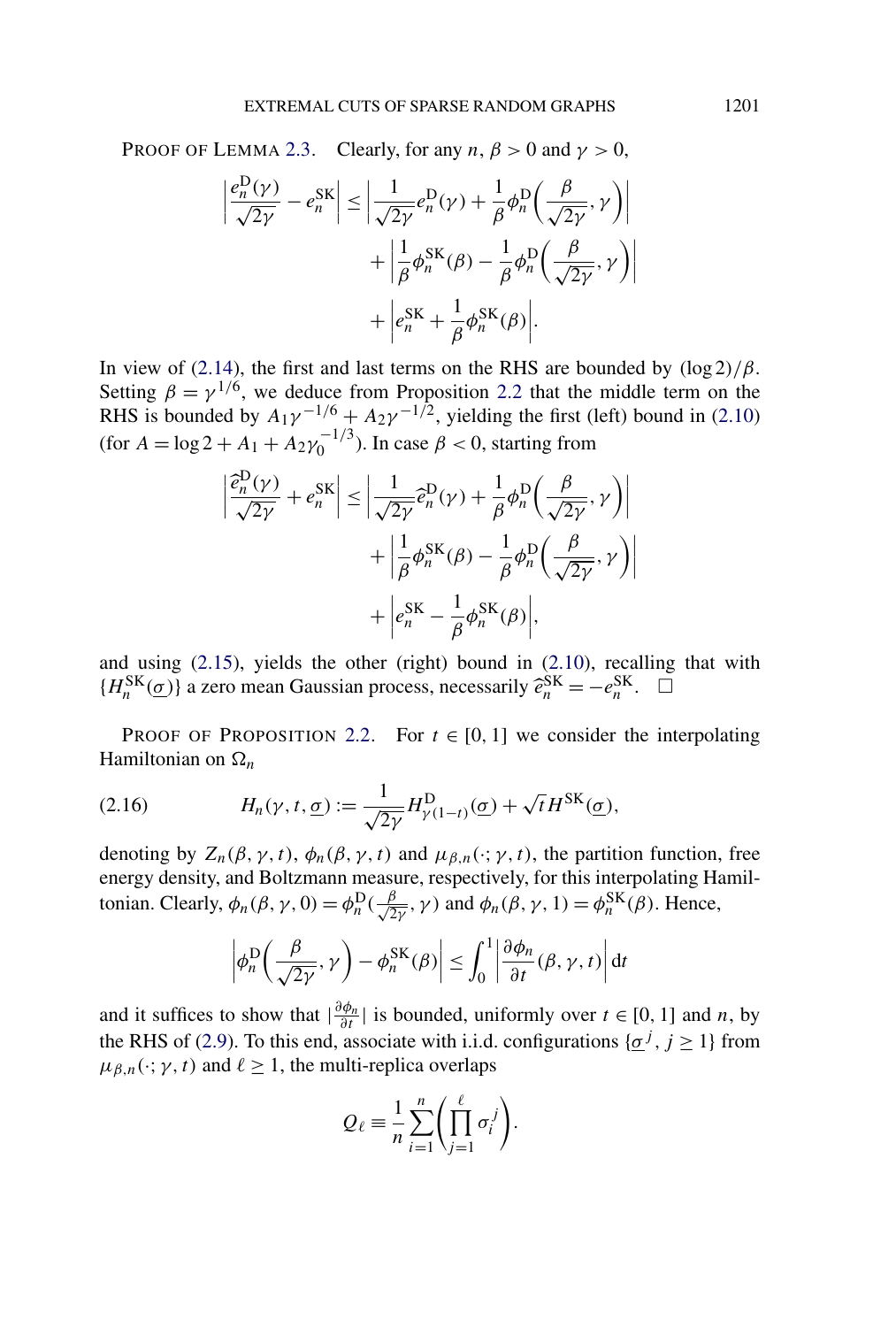<span id="page-12-0"></span>Then, denoting by  $\langle \cdot \rangle_t$  the expectation over such i.i.d. configurations  $\{\underline{\sigma}^j, j \ge 1\}$ , and setting  $b := \frac{\beta}{\sqrt{2\gamma}}$ , it is a simple exercise in spin glass theory (see e.g., [\[18\]](#page-26-0)), to explicitly express the relevant derivatives as

$$
\frac{\partial \phi_n}{\partial t}(\beta, \gamma, t) = \left(\frac{\partial \phi_n}{\partial t}\right)_{\text{SK}} + \left(\frac{\partial \phi_n}{\partial t}\right)_{\text{D}},
$$
\n(2.17) 
$$
\left(\frac{\partial \phi_n}{\partial t}\right)_{\text{SK}} = \frac{\beta^2}{4} \left(1 - \mathbb{E}[\langle \mathcal{Q}_2^2 \rangle_t]\right),
$$

 $\overline{\phantom{a}}$  $\overline{\phantom{a}}$ I  $\vert$ 

 $\overline{\phantom{a}}$ 

(2.18) 
$$
\left(\frac{\partial \phi_n}{\partial t}\right)_D = -\gamma \log(\cosh b) + \gamma \sum_{\ell=1}^{\infty} \frac{(-1)^{\ell}}{\ell} (\tanh b)^{\ell} \mathbb{E}[\langle Q_{\ell}^2 \rangle_t].
$$

For the reader's convenience, we detail the derivation of  $(2.17)$  and  $(2.18)$  in Section [2.4,](#page-14-0) and note in passing that the expressions on their RHS resemble the derivatives of the interpolating free energies obtained in the Gaussian and dilute spin glass models, respectively (see [\[23,](#page-26-0) [24\]](#page-26-0)).

Now observe that  $|Q_\ell| \le 1$  for all  $\ell \ge 2$  and  $Q_1 = 0$  on  $\Omega_n$ , hence

$$
\frac{\partial \phi_n}{\partial t}(\beta, \gamma, t) \le \gamma |\log(\cosh b) - b^2| + \frac{\gamma}{2} |(\tanh b)^2 - b^2|
$$

$$
+ \gamma \sum_{\ell=3}^{\infty} \frac{1}{\ell} |\tanh b|^{\ell}.
$$

The required uniform bound on  $|\frac{\partial \phi_n}{\partial t}|$  is thus a direct consequence of the elementary inequalities

$$
|\log \cosh x - \frac{1}{2}x^2| \le C_1 x^4, \qquad |y^2 - x^2| \le C_2 x^4,
$$
  

$$
|-\log(1 - y) - y - \frac{1}{2}y^2| \le C_3 |x|^3,
$$

which hold for some finite  $C_1$ ,  $C_2$ ,  $C_3$  and any  $y = |\tanh x|$ .  $\Box$ 

2.3. *Proof of Lemma* [2.4.](#page-9-0) Recall that  $H^{SK}(\underline{\sigma}) = -\frac{1}{2\sqrt{n}} \underline{\sigma}^T \widetilde{\mathbf{J}} \underline{\sigma}$  where  $\widetilde{\mathbf{J}} =$  ${\tilde{J}_{ij} = (J_{ij} + J_{ji})/\sqrt{2} : 1 \le i, j \le n}$  is a GOE matrix. Since  ${\tilde{J}_{ii}}$  do not affect  $U_n^{\text{SK}} - \overline{U}_n^{\text{SK}}$ , we further set all diagonal entries of  $\tilde{J}$  to zero. By symmetry of the Hamiltonian  $H^{SK}(\cdot)$ , the configuration  $\underline{\sigma}^*$  that achieves the unconstrained ground state energy  $H^{SK}(\underline{\sigma}^*) = \overline{U}_n^{SK}$  is uniformly random in  $\{-1, +1\}^n$ . Therefore,  $S_n^* := \frac{1}{2} \sum_{i=1}^n \sigma_i^*$  is a centered Bin(*n*, 1/2) random variable, and by the Therefore,  $S_n := \frac{1}{2} \sum_{i=1}^n \sigma_i$  is a centered Bin(*n*, 1/2) random variable, and by the LIL the events  $B_n = \{|S_n^{\star}| \le b_n\}$  hold w.h.p. for  $b_n := \sqrt{n \log n}$ . By definition  $\overline{U}_n^{\text{SK}} \ge -\frac{n}{2}\lambda_{\text{max}}(\tilde{\mathbf{J}}/\sqrt{n})$ , hence the events  $C_n = {\{\overline{U}_n^{\text{SK}} \ge -2n\}}$  also hold w.h.p. by the a.s. convergence of the largest eigenvalue *λ*max*(*·*)* for Wigner matrices (see [\[2\]](#page-25-0), Theorem 2.1.22). Consequently, hereafter our analysis is carried out on the event  ${B_n \cap C_n}$  and without loss of generality we can and shall further assume that  $S_n^*$  > 0 is integer (since *n* is even).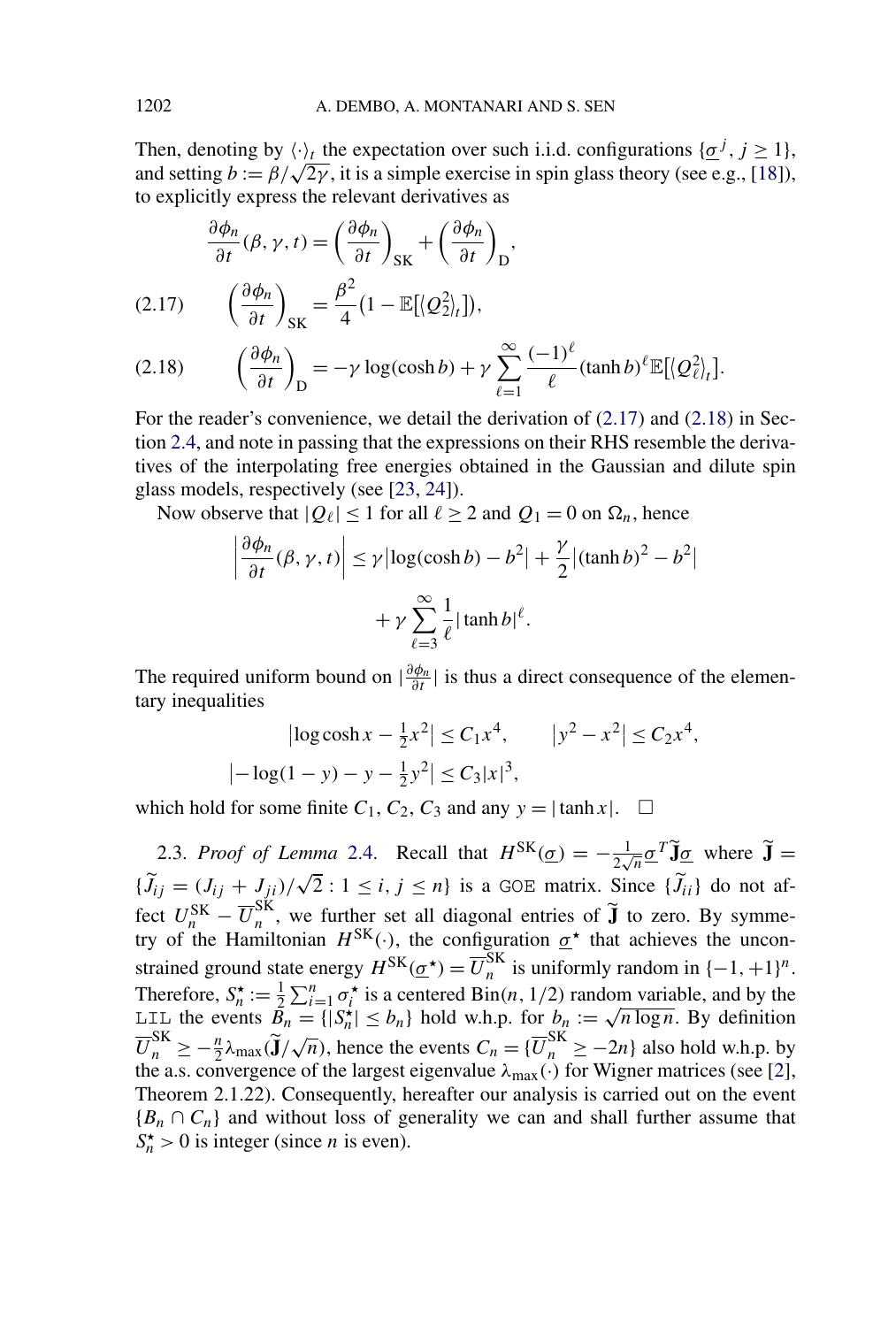Since  $\sigma^*$  is a global minimizer of the quadratic form  $H^{SK}(\sigma)$  over the hypercube  $\{-1, 1\}^n$ , necessarily  $\sigma_i^* = \text{sign}(f_i^*)$  for

$$
f_i^{\star} := \frac{1}{2\sqrt{n}} \sum_{j=1}^n \widetilde{J}_{ij} \sigma_j^{\star}.
$$

Consequently, under the event *Cn*,

$$
-2n \leq \overline{U}_n^{\text{SK}} = H^{\text{SK}}(\underline{\sigma}^{\star}) = -\sum_{i=1}^n \sigma_i^{\star} f_i^{\star} = -\sum_{i=1}^n |f_i^{\star}|,
$$

hence  $R^* := \{i \in [n] : |f_i^*| \le 6\}$  is of size at least  $(2/3)n$ . Thus, for  $n \ge 6b_n$ , under the event  $B_n \cap C_n$  we can find a collection  $W^* \subseteq \{i \in R^* : \sigma_i^* = +1\}$  of size  $S_n^*$ and let  $\tilde{\sigma} \in \Omega_n$  be the configuration obtained by setting  $\tilde{\sigma}_i = -\sigma_i^* = -1$  whenever  $i \in W^*$  while otherwise  $\tilde{\sigma}_i = \sigma_i^*$ . We obviously have then that

(2.19) 
$$
\overline{U}_n^{\text{SK}} = H^{\text{SK}}(\underline{\sigma}^{\star}) \le U_n^{\text{SK}} \le H^{\text{SK}}(\underline{\widetilde{\sigma}}).
$$

Further, by our choices of  $\tilde{\sigma}$  and  $W^* \subseteq R^*$ , also

$$
H^{SK}(\underline{\widetilde{\sigma}}) - H^{SK}(\underline{\sigma}^{\star}) = \frac{2}{\sqrt{n}} \sum_{i \in W^{\star}} \sum_{j \in [n] \setminus W^{\star}} \widetilde{J}_{ij} \sigma_{j}^{\star}
$$
  
(2.20)  

$$
\leq 4 \sum_{i \in W^{\star}} |f_{i}^{\star}| + \frac{4}{\sqrt{n}} \Delta(W^{\star}) \leq 24 S_{n}^{\star} + \frac{4}{\sqrt{n}} \Delta(W^{\star}),
$$

where we define, for  $W \subseteq [n]$  the corresponding partial sum

$$
\Delta(W) := \sum_{i,j \in W, i < j} |\widetilde{J}_{ij}|,
$$

of  $\binom{|W|}{2}$  i.i.d. variables  $\widetilde{J}_{ij}$ . Under the event  $B_n$  we have that  $S_n^* \le b_n \le y_n :=$  $\frac{1}{32}n^{1/2+\delta}$ , so by (2.19) and (2.20) it suffices to show that w.h.p. { $\Delta(W^{\star}) \leq x_n$ } for  $x_n = \sqrt{n}y_n$ . To this end, note that by Markov's inequality, for some  $c > 0$ , all *n* and any fixed *W* of size  $|W| \le b_n$ ,

$$
\mathbb{P}(\Delta(W) \ge x_n) \le e^{-x_n} \mathbb{E}[e^{|\widetilde{J}|}]^{b_n^2} \le e^{-c x_n}.
$$

With at most  $2^n$  such  $W \subseteq [n]$ , we conclude that

$$
\mathbb{P}\big(\sup\{\Delta(W):W\subset[n],|W|\leq b_n\}\leq x_n\big)\to 1,
$$

and in particular w.h.p.  $\{\Delta(W^*) \le x_n\}$  (under  $B_n = \{S_n^* \le b_n\}$ ).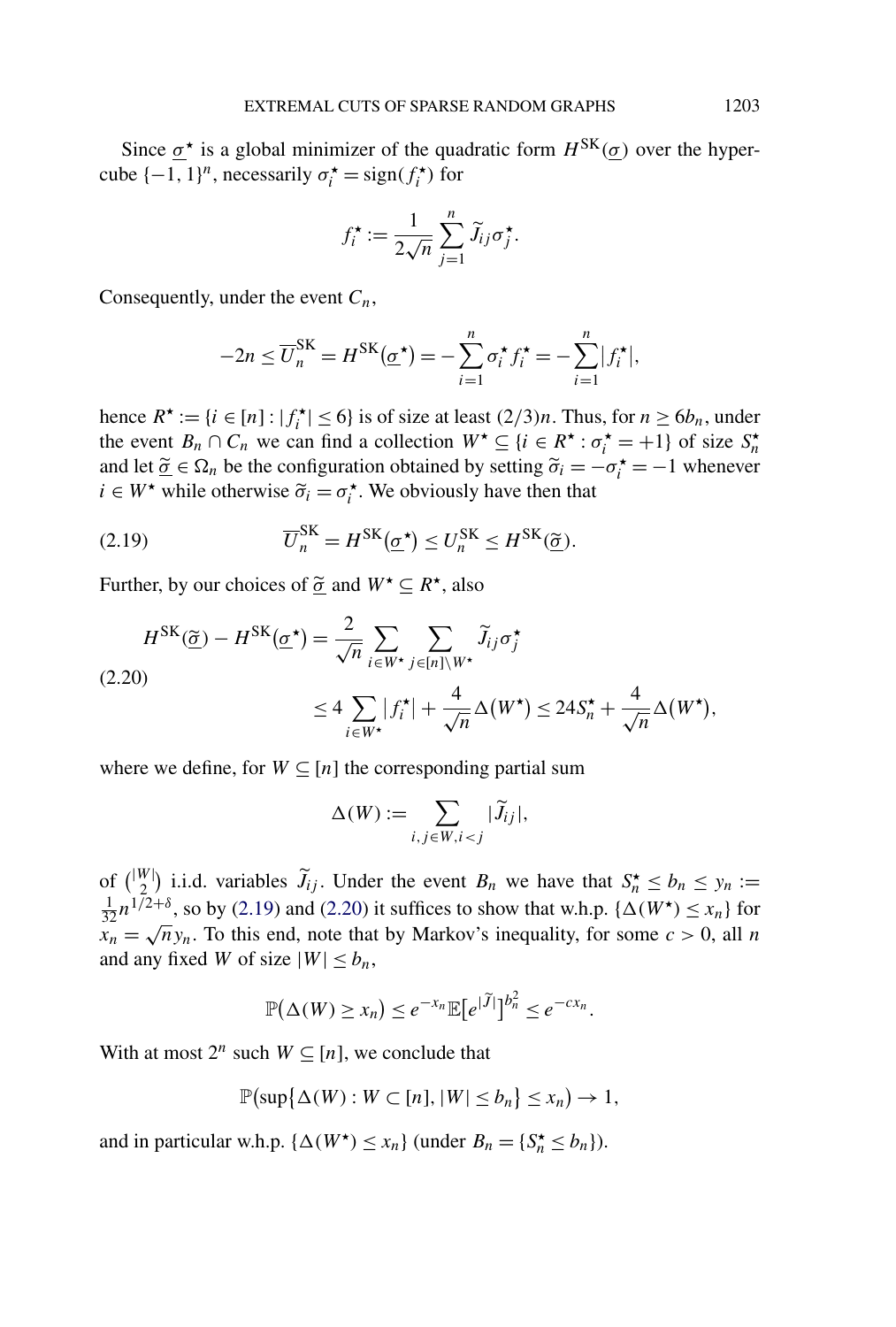<span id="page-14-0"></span>2.4. *The interpolation derivatives*. Recall the Hamiltonian  $H_n(\gamma, t, \sigma)$  of [\(2.16\)](#page-11-0), the corresponding partition function  $Z_n(\beta, \gamma, t)$  and free energy density  $\phi_n(\beta, \gamma, t)$ . We view  $n^{-1} \log Z_n(\beta, \gamma, t) := \psi_n(t, \mathbf{z}, \mathbf{J})$ , as a (complicated) function of the Gaussian couplings  $J = \{J_{ij} : 1 \le i, j \le n\}$  and the Poisson multiplicities  $z = \{z_{ij} : 1 \le i, j \le n\}$ . Denoting by  $p(t, \cdot)$  the Pois $(\gamma(1-t)/n)$  probability mass function (PMF) of  $z_{ij}$ , yields the joint PMF  $\mathbf{p}(t, \mathbf{z}) = \prod_{1 \le i, j \le n} p(t, z_{ij})$ , and the expression

(2.21) 
$$
\phi_n(\beta, \gamma, t) = \mathbb{E}[\psi_n(t, \mathbf{z}, \mathbf{J})] = \int \psi_n(t, \mathbf{z}, \mathbf{J}) \mathbf{p}(t, \mathbf{z}) d\mu(\mathbf{z}, \mathbf{J}),
$$

where  $\mu = (\nu_{\mathbb{N}})^{n^2} \otimes (\nu_{\mathbb{R}})^{n^2}$  for the counting measure  $\nu_{\mathbb{N}}$  on  $\mathbb{N}$  and the standard Gaussian measure *ν*<sub>R</sub> on R. Thus,

(2.22)  
\n
$$
\frac{\partial \phi_n}{\partial t}(\beta, \gamma, t) = \int \frac{\partial \psi_n}{\partial t}(t, \mathbf{z}, \mathbf{J}) \mathbf{p}(t, \mathbf{z}) d\mu(\mathbf{z}, \mathbf{J}) + \int \psi_n(t, \mathbf{z}, \mathbf{J}) \frac{\partial \mathbf{p}}{\partial t}(t, \mathbf{z}) d\mu(\mathbf{z}, \mathbf{J})
$$
\n
$$
:= \left(\frac{\partial \phi_n}{\partial t}\right)_{\text{SK}} + \left(\frac{\partial \phi_n}{\partial t}\right)_{\text{D}}.
$$

Proceeding to verify [\(2.17\)](#page-12-0), here  $\frac{\partial H_n}{\partial t} = \frac{1}{2\sqrt{t}} H^{SK}$  [since  $H^D_{\gamma(1-t)}(\cdot)$  depends on *t* only through the PMF of **z**]. Hence,

$$
\frac{\partial}{\partial t} \big[ \log Z_n(\beta, \gamma, t) \big] = -\beta \bigg( \frac{\partial H_n}{\partial t}(\gamma, t, \underline{\sigma}) \bigg)_t = -\frac{\beta}{2\sqrt{t}} \langle H^{\rm SK}(\underline{\sigma}) \rangle_t,
$$

resulting with

$$
\left(\frac{\partial \phi_n}{\partial t}\right)_{\rm SK} = -\frac{1}{n} \frac{\beta}{2\sqrt{t}} \mathbb{E}_{\mathbf{Z}}(\mathbb{E}_{\mathbf{J}}[\langle H^{\rm SK}(\sigma)\rangle_t]).
$$

Applying the Gaussian integration by parts  $(\mathbb{E}[Jf(J) - f'(J)] = 0)$ , we arrive at

$$
\mathbb{E}_{\mathbf{J}}[\langle H^{\rm SK}(\underline{\sigma})\rangle_{t}] = -\frac{1}{\sqrt{2n}} \sum_{i,j} \mathbb{E}_{\mathbf{J}}[\langle J_{ij}\sigma_{i}\sigma_{j}\rangle_{t}]
$$
  

$$
= -\frac{1}{\sqrt{2n}} \sum_{i,j} \mathbb{E}_{\mathbf{J}}\left[\frac{d\langle \sigma_{i}\sigma_{j}\rangle_{t}}{dJ_{ij}}\right]
$$
  

$$
= -\frac{\beta\sqrt{t}}{2n} \sum_{i,j} \mathbb{E}_{\mathbf{J}}[\langle \sigma_{i}^{2}\sigma_{j}^{2}\rangle_{t} - \langle \sigma_{i}\sigma_{j}\rangle_{t}^{2}],
$$

and we get [\(2.17\)](#page-12-0) from  $\langle Q_2^2 \rangle_t = n^{-2} \sum_{i,j} \langle \sigma_i \sigma_j \rangle_t^2$  (cf. [\[39\]](#page-27-0), Lemma 1.1).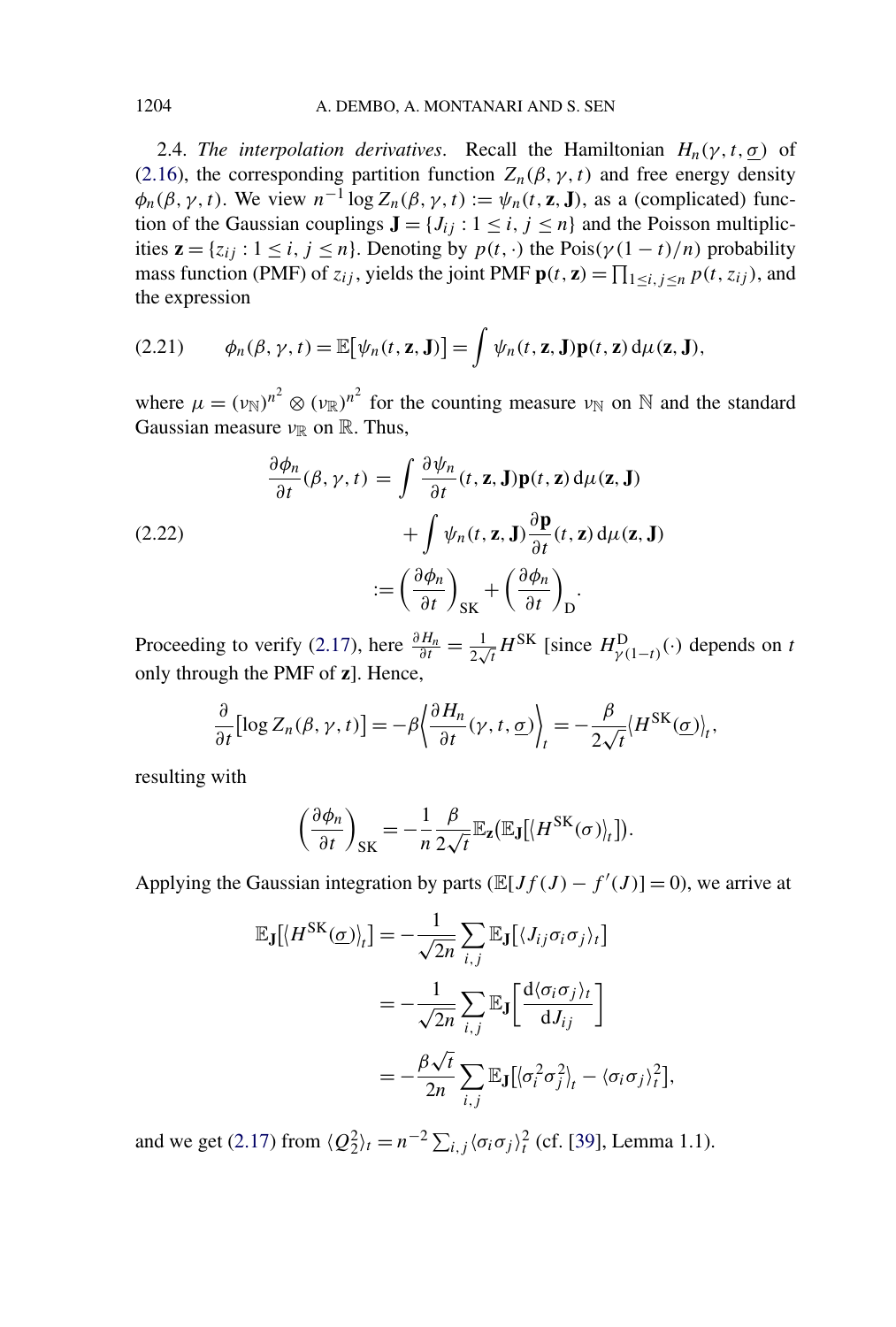<span id="page-15-0"></span>Next, to establish [\(2.18\)](#page-12-0) let  $h_{ij}(z_{ij}) := \mathbb{E}[\psi_n(t, \mathbf{z}, \mathbf{J}) | z_{ij}]$ , and note that the product form of  $\mathbf{p}(t, \mathbf{z})$  and  $\mu(\mathbf{z}, \mathbf{J})$ , results with

(2.23) 
$$
\left(\frac{\partial \phi_n}{\partial t}\right)_{\text{D}} = \sum_{i=1}^n \sum_{j=1}^n \int h_{ij}(z) \frac{\partial p}{\partial t}(t, z) \, \mathrm{d}\nu_{\mathbb{N}}(z).
$$

The *i* jth integral on the RHS of (2.23) is merely the value of  $(-\gamma/n)g'(\lambda)$ , where  $g(\lambda) = \mathbb{E}[f(z)]$  for  $f = h_{ij}$  and  $z \sim \text{Pois}(\lambda)$  at  $\lambda = \gamma(1 - t)/n$ . Differentiating the Pois( $\lambda$ ) PMF one has the identity  $g'(\lambda) = \mathbb{E}[f(z+1) - f(z)]$  (under mild regularity conditions on *f* ). This crucial observation transforms (2.23) into

$$
(2.24) \qquad \left(\frac{\partial \phi_n}{\partial t}\right)_{\mathcal{D}} = -\frac{\gamma}{n} \sum_{i=1}^n \sum_{j=1}^n \mathbb{E}\big[h_{ij}(z_{ij}+1) - h_{ij}(z_{ij})\big].
$$

Here,  $\psi_n(t, \cdot, \cdot) = n^{-1} \log Z_n(\beta, \gamma, t)$  and adding one to  $z_{ij}$  corresponds to an extra copy of the edge  $(i, j)$  in the dilute Ising model of Hamiltonian  $\frac{1}{2}$  $\frac{1}{2\gamma}H_{\gamma(1-t)}^{\text{D}}(\underline{\sigma}).$ Consequently, setting  $b := \frac{\beta}{\sqrt{2\gamma}}$ ,

$$
h_{ij}(z_{ij} + 1) - h_{ij}(z_{ij})
$$
  
\n
$$
= \frac{1}{n} \mathbb{E}[\log \langle e^{b\sigma_i \sigma_j} \rangle_t | z_{ij}]
$$
  
\n
$$
= \frac{1}{n} \mathbb{E}[\log \{ \cosh(b) [1 + \tanh(b) \langle \sigma_i \sigma_j \rangle_t] \} | z_{ij}].
$$

since  $e^{by} = \cosh(b)[1 + \tanh(b)y]$  for the  $\{-1, +1\}$ -valued  $y = \sigma_i \sigma_j$ . Combining (2.24) and (2.25), we obtain by the Taylor series for −log*(*1+*x)* (when −1 *<x<*  $1)$ , that

$$
\left(\frac{\partial \phi_n}{\partial t}\right)_D = -\frac{\gamma}{n^2} \sum_{i=1}^n \sum_{j=1}^n \mathbb{E}[\log\{\cosh(b)[1 + \tanh(b)\langle\sigma_i \sigma_j\rangle_t]\}]
$$
  
=  $-\gamma \log \cosh(b) + \gamma \sum_{\ell=1}^\infty \frac{(-1)^\ell}{\ell} (\tanh(b))^\ell \mathbb{E} \left[\frac{1}{n^2} \sum_{i,j=1}^n (\langle\sigma_i \sigma_j\rangle_t)^\ell\right]$   
=  $-\gamma \log \cosh(b) + \gamma \sum_{\ell=1}^\infty \frac{(-1)^\ell}{\ell} (\tanh(b))^\ell \mathbb{E}[\langle Q_\ell^2 \rangle_t],$ 

as stated in  $(2.18)$ .

**3. Graph comparison: Proof of Theorem [1.5.](#page-5-0)** The notion of uniform random *γ* -regular graph refers to drawing such graph uniformly from among all *γ* regular simple graphs on *n*-vertices, provided, as we assume throughout, that *nγ* is even. We instead denote by  $G^{\text{Reg}}(n, \gamma)$  the more tractable configuration model,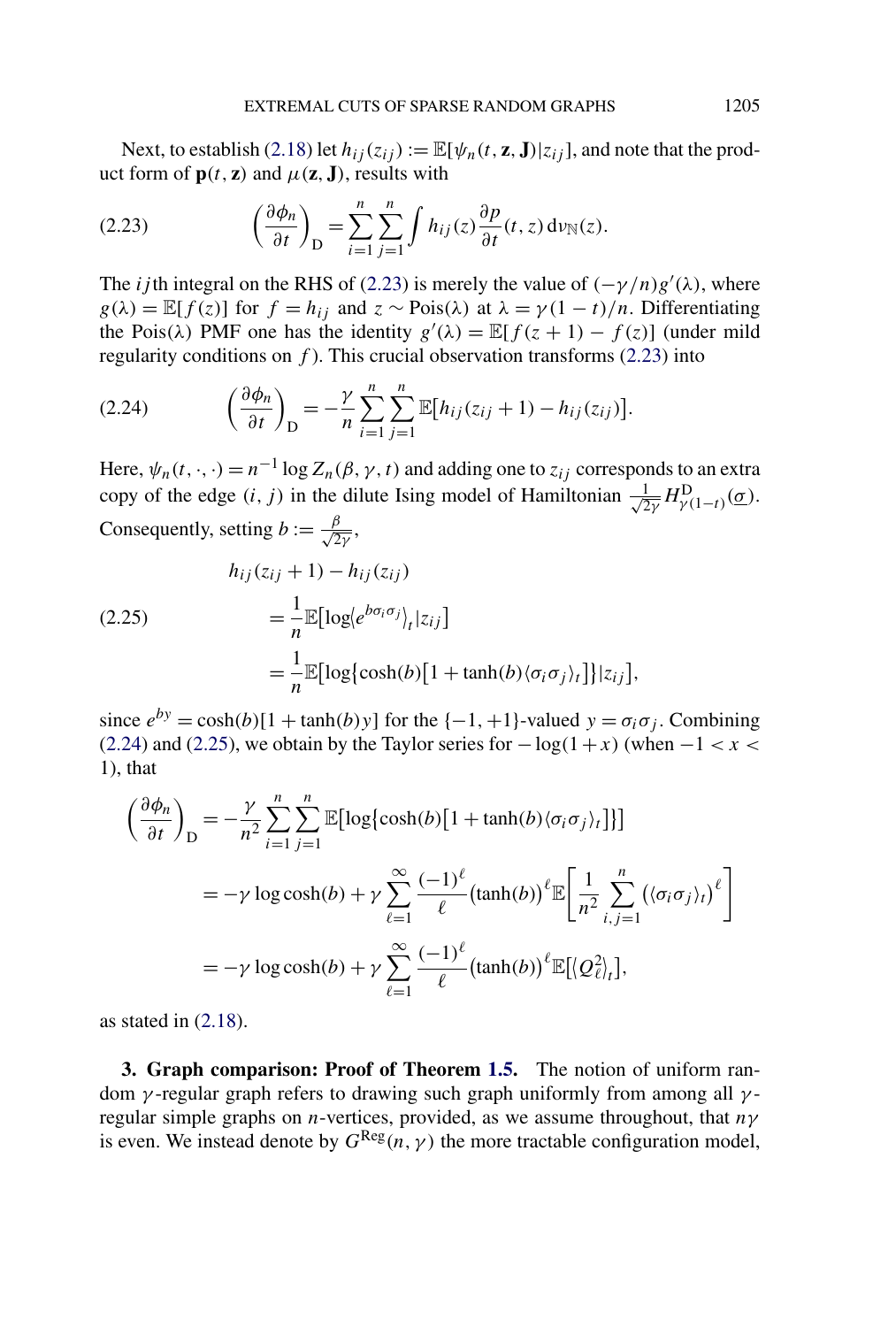<span id="page-16-0"></span>where each vertex is equipped with  $\gamma$  half-edges and a multi-graph (of possible self-loops and multiple edges) is formed by a uniform random matching of the collection of all  $\gamma n$  half-edges. Indeed, as mentioned in the context of Erdős–Rényi graphs (see the start of Section [2\)](#page-6-0), for  $\gamma$  bounded the matching in  $G^{\text{Reg}}(n, \gamma)$  produces a simple graph with probability bounded away from zero, and conditional on being simple this graph is uniformly random. Consequently, any property that holds w.h.p. for the configuration model multi-graph  $G^{Reg}(n, \gamma)$  must also hold w.h.p. for the simple uniform random *γ* -regular graph.

Our strategy for proving Theorem [1.5](#page-5-0) is to start from the random regular multigraph  $G_1 \sim G^{\text{Reg}}(n, \gamma)$ , deleting some edges and "rewiring" some of the existing ones to obtain a new graph  $G_2$  which is approximately an Erdős–Rényi random graph of  $n\gamma$ −*/*2 edges, where  $\gamma$ − :=  $\gamma$  −  $\sqrt{\gamma}$  log  $\gamma$ . Then, with Theorem [1.2](#page-4-0) providing us with the typical behavior of extreme bisections of  $G_2$ , the main challenge is to control the effect of our edge transformations well enough to handle the minimum and maximum bisections of *G*1.

Specifically, drawing i.i.d.  $X_i \sim \text{Pois}(\gamma_-)$ , we let  $Z_i := (\gamma - X_i)_+$  and color *Z<sub>i</sub>* of the *γ* half-edges of each vertex  $i \in [n]$  by BLUE (B). All other half-edges are colored RED (R). Matching the half-edges uniformly, without regard to their colors, we obtain a graph  $G_1 \sim G^{\text{Reg}}(n, \gamma)$ . Our coloring decomposes  $G_1$  to the sub-graph  $G_{RR}$  consisting of all the RR edges and  $G_{RB} \cup G_{BB}$  having all other edges, which we in turn decompose to the sub-graph  $G_{BB}$  consisting of the BB edges and  $G_{\text{RB}}$  having all the multi-color edges (i.e., RB and BR). To transform  $G_1$  to  $G_2$ , we first delete all edges of  $G_{BB}$ , disconnect all the multi-colored RB edges and delete all the B half-edges that as a result became unmatched. We then form a new sub-graph  $\tilde{G}_{\text{BR}}$  by uniformly re-matching all the free R half-edges (in case there is an odd number of such half-edges we leave one of them free as a self-loop). The graph  $G_2$  has the vertex set [*n*] and  $E(G_2) = E(G_{RR}) \cup E(\widetilde{G}_{RR})$ .

We represent by  $\Omega_n$  the collection of all bisections for a graph *G* having *n* vertices, denoting by cut<sub>*G*</sub>( $\sigma$ ) the cut size for the partition between {*i* ∈ [*n*] :  $\sigma$ <sup>*i*</sup> = −1} and its complement. Then, for any  $\sigma \in \Omega_n$  we have

(3.1) 
$$
\operatorname{cut}_{G_1}(\underline{\sigma}) = \operatorname{cut}_{G_2}(\underline{\sigma}) - \operatorname{cut}_{\widetilde{G}_{RR}}(\underline{\sigma}) + \operatorname{cut}_{G_{RB}\cup G_{BB}}(\underline{\sigma}).
$$

We control the LHS of  $(3.1)$  by three key lemmas, starting with the following consequence of Theorem [1.2,](#page-4-0) proved in Section [3.1](#page-18-0) that gives sharp estimates on the dominant part, namely  $\text{cut}_{G_2}(\sigma)$ .

LEMMA 3.1. *We have, w.h.p. as*  $n \to \infty$ ,

(3.2) 
$$
\frac{\text{mcut}(G_2)}{n} = \frac{\gamma_-}{4} - P_* \sqrt{\frac{\gamma}{4}} + o_{\gamma}(\sqrt{\gamma}),
$$

(3.3) 
$$
\frac{\text{MCUT}(G_2)}{n} = \frac{\gamma_-}{4} + P_* \sqrt{\frac{\gamma}{4}} + o_\gamma(\sqrt{\gamma}).
$$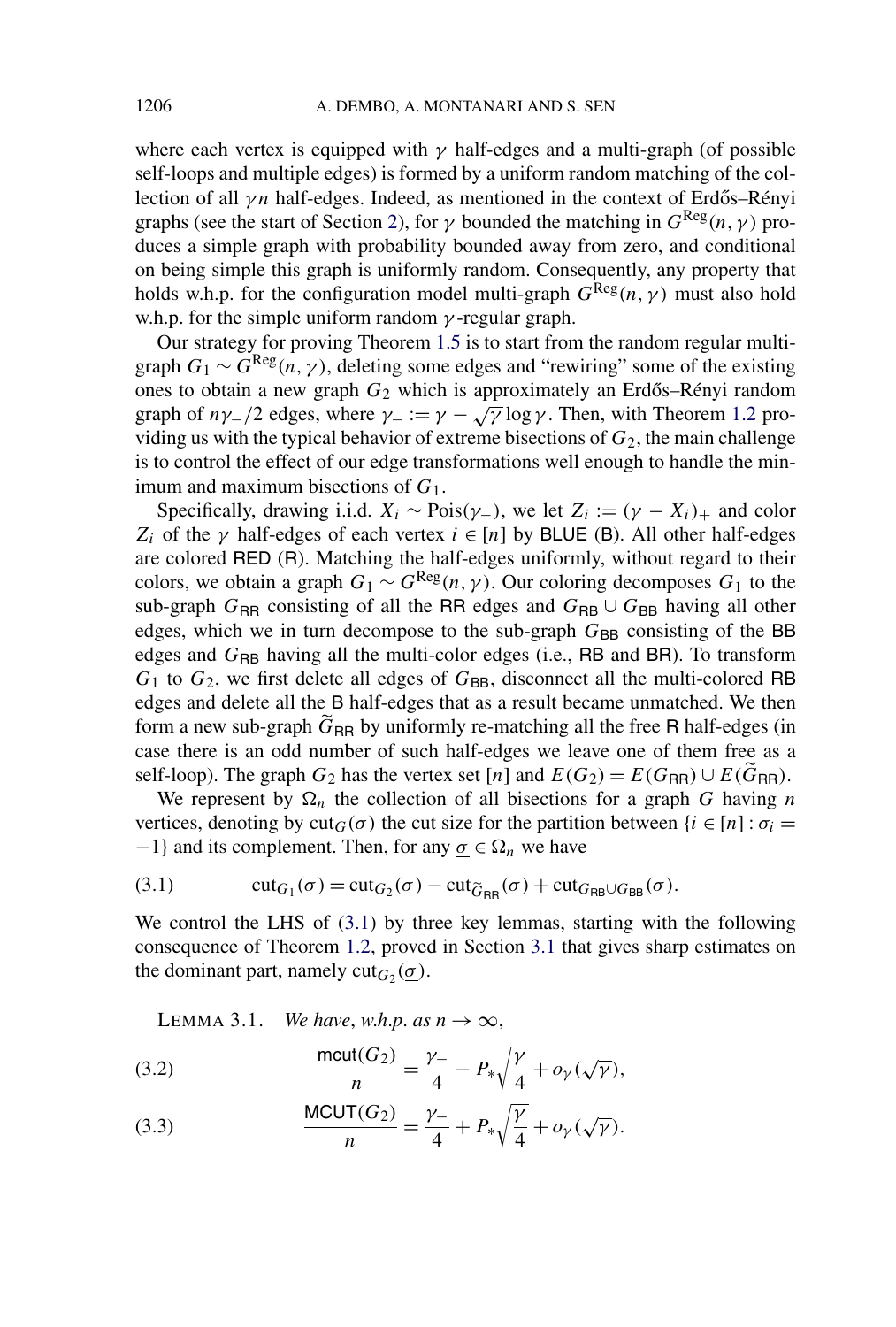<span id="page-17-0"></span>Our next lemma, proved in Section [3.2,](#page-18-0) shows that while both the B half-edge deletions and the R half-edge re-matching that follows, may affect the cut size, on the average (with respect to our random matching), at the scale of interest to us they cancel out each other.

LEMMA 3.2. *Uniformly over all*  $\sigma \in \Omega_n$ ,

(3.4) 
$$
\mathbb{E}[\text{cut}_{G_{\mathsf{RB}}}(\underline{\sigma})] = n\left(\frac{\sqrt{\gamma} \log \gamma}{2} + O_{\gamma}(1)\right) + o(n),
$$

(3.5) 
$$
\mathbb{E}[\text{cut}_{\widetilde{G}_{\text{RR}}}(\underline{\sigma})] = n\left(\frac{\sqrt{\gamma} \log \gamma}{4} + O_{\gamma}(1)\right) + o(n),
$$

(3.6) 
$$
\mathbb{E}[\text{cut}_{G_{\text{BB}}}(\underline{\sigma})] = n\left(\frac{(\log \gamma)^2}{4} + o_{\gamma}(1)\right) + o(n).
$$

The last result we need, is the following uniform bound on the fluctuations, proved in Section [3.3,](#page-19-0) that allows us to control the effect of the edge rewiring on the extremal bisections.

LEMMA 3.3. *There exists C sufficiently large*, *independent of n and γ* , *such that*

(3.7) 
$$
\mathbb{P}\Big[\sup_{\underline{\sigma}\in\Omega_n}\big|\mathrm{cut}_{\mathcal{A}}(\underline{\sigma})-\mathbb{E}\big[\mathrm{cut}_{\mathcal{A}}(\underline{\sigma})\big]\big|>Cn\gamma^{1/4}\sqrt{\log\gamma}\Big]=o(1),
$$

*where A may be distributed as*  $G_{\text{RB}} \cup G_{\text{BB}}$  *or*  $\widetilde{G}_{\text{RR}}$ *.* 

Turning to prove Theorem [1.5,](#page-5-0) we have from [\(3.1\)](#page-16-0) and Lemma 3.3 that w.h.p. as  $n \to \infty$ ,

(3.8) 
$$
\sup_{\underline{\sigma} \in \Omega_n} |\text{cut}_{G_1}(\underline{\sigma}) - \text{cut}_{G_2}(\underline{\sigma}) + \mathbb{E}[\text{cut}_{\widetilde{G}_{\text{RR}}}(\underline{\sigma})] - \mathbb{E}[\text{cut}_{G_{\text{RB}} \cup G_{\text{BB}}}(\underline{\sigma})]|
$$

$$
= n o_\gamma(\sqrt{\gamma}).
$$

In view of Lemma 3.2, we deduce from (3.8) that w.h.p. as  $n \to \infty$ ,

$$
\sup_{\underline{\sigma}\in\Omega_n}\left|\mathrm{cut}_{G_1}(\underline{\sigma})-\mathrm{cut}_{G_2}(\underline{\sigma})-n\frac{\sqrt{\gamma}\log\gamma}{4}\right|=no_\gamma(\sqrt{\gamma})+o(n).
$$

This in turn implies that w.h.p.

$$
\text{mcut}(G_1) = \text{mcut}(G_2) + n \frac{\sqrt{\gamma} \log \gamma}{4} + n o_\gamma(\sqrt{\gamma}) + o(n),
$$
  

$$
\text{MCUT}(G_1) = \text{MCUT}(G_2) + n \frac{\sqrt{\gamma} \log \gamma}{4} + n o_\gamma(\sqrt{\gamma}) + o(n),
$$

and Theorem [1.5](#page-5-0) thus follows from Lemma [3.1](#page-16-0) (recall that  $\gamma = \gamma + \sqrt{\gamma} \log \gamma$ ).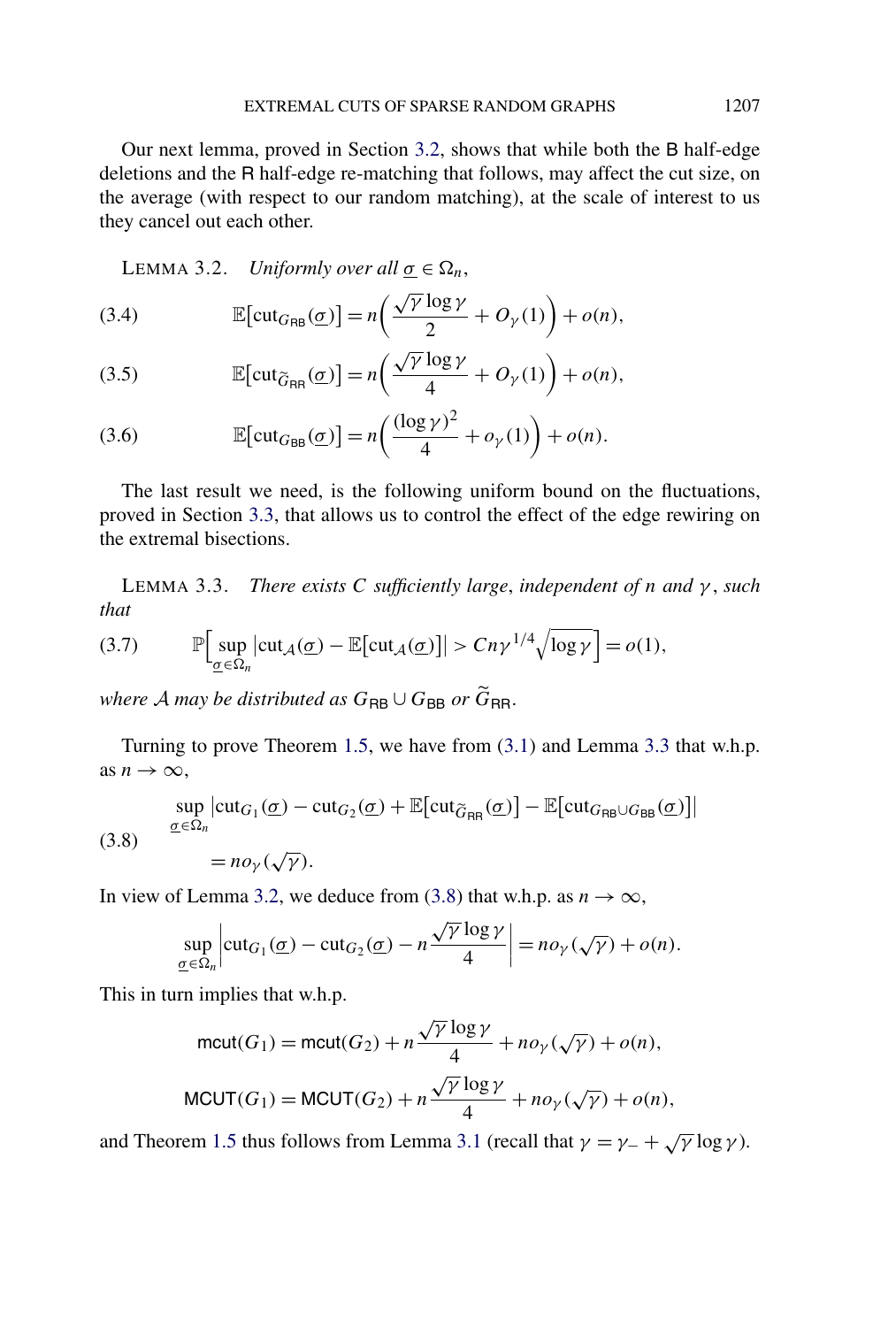<span id="page-18-0"></span>[3.1.](#page-16-0) *Proof of Lemma* 3.1. Let  $G_n^{\text{int}}$  be the random graph generated from the configuration model with i.i.d.  $X_i \sim \text{Pois}(\gamma_-)$  degrees. We denote by  $G^{\text{clon}}(n, \gamma_-)$ the sub-graph obtained by independently deleting each half-edge of  $G_n^{\text{int}}$  with probability  $1/n$ , before matching them. By the thinning property of the Pois law,  $G^{\text{clon}}(n, \gamma_{-})$  has the law of the Poisson–Cloning model, where one first generates i.i.d.  $\zeta_i$  ∼ Pois $(\frac{n-1}{n}\gamma)$ , then draws a random graph from the configuration model with  $\zeta_i$  half-edges at vertex *i*. Recall [\[32\]](#page-26-0) that the  $G_I(n, \frac{\gamma}{n})$  and  $G^{\text{clon}}(n, \gamma)$  models are mutually contiguous. Further,  $\gamma$ <sup>*-*</sup>/ $\gamma$  → 1, and so by Theorem [1.2,](#page-4-0) w.h.p.

(3.9) 
$$
\frac{\text{mcut}(G^{\text{clon}}(n,\gamma_{-}))}{n} = \frac{\gamma_{-}}{4} - P_{*}\sqrt{\frac{\gamma}{4}} + o_{\gamma}(\sqrt{\gamma}),
$$

(3.10) 
$$
\frac{\text{MCUT}(G^{\text{clon}}(n, \gamma_-))}{n} = \frac{\gamma_-}{4} + P_* \sqrt{\frac{\gamma}{4}} + o_{\gamma}(\sqrt{\gamma}).
$$

Next, note that for any two graphs  $G_1, G_2$  on *n* vertices,

$$
|\text{MCUT}(\mathcal{G}_1) - \text{MCUT}(\mathcal{G}_2)| \le |E(\mathcal{G}_1) \Delta E(\mathcal{G}_2)|,
$$
  

$$
|\text{mcut}(\mathcal{G}_1) - \text{mcut}(\mathcal{G}_2)| \le |E(\mathcal{G}_1) \Delta E(\mathcal{G}_2)|.
$$

W.h.p. our coupling has  $\sum_i (X_i - \zeta_i) = O(1)$  half-edges from  $G_n^{\text{int}}$  not also in  $G^{\text{clon}}(n, \gamma_-)$ . Hence,  $|E(G_n^{\text{int}}) \Delta E(G^{\text{clon}}(n, \gamma_-))| = O(1)$  and (3.9)–(3.10) extend to mcut( $G_n^{\text{int}}$ ) and MCUT( $G_n^{\text{int}}$ ), respectively.

We proceed to couple  $G_n^{\text{int}}$  and  $G_2$  such that  $|E(G_n^{\text{int}}) \Delta E(G_2)| \leq n o_\gamma(\sqrt{\gamma})$ w.h.p. thereby yielding the desired conclusion. To this end,  $G_2$  could have alternatively been generated by *one* uniform random matching of only the  $X_i'$ :=  $min{X_i, \gamma}$  RED half-edges that each vertex *i* has in  $G_1$  (for completeness, we prove this statement in Lemma [3.4\)](#page-23-0). We can thus couple  $G_2$  and  $G_n^{\text{int}}$  by first forming  $G_n^{\text{int}}$ , then independently for  $i = 1, ..., n$  color in RED uniformly at random  $X_i'$ of the *Xi* half-edges of vertex *i*, with all remaining half-edges colored BROWN. Now, to get  $G_2$  we delete all BB edges, disconnect all RB edges and delete the resulting B half-edges, then uniformly re-match all the free R half edges (for Lemma [3.4](#page-23-0) applies again in this setting). The claimed bound on  $|E(G<sub>n</sub><sup>int</sup>) \Delta E(G<sub>2</sub>)|$ follows since the total number of B half-edges in  $G_n^{\text{int}}$  is w.h.p. at most

(3.11) 
$$
2n\mathbb{E}(X_1 - X_1') = 2n\mathbb{E}[(X_1 - \gamma)_+] = nO_\gamma(1),
$$

where the RHS follows by normal approximation to Pois*(γ*−*)* and our choice of  $\gamma_-=\gamma-\sqrt{\gamma}\log\gamma$ .

3.2. *Proof of Lemma* [3.2.](#page-17-0) We first prove [\(3.4\)](#page-17-0), utilizing the fact that the distribution of cut<sub>*G*RB</sub>  $(\sigma)$  is the same for all  $\sigma \in \Omega_n$ . Hence,

(3.12) 
$$
\mathbb{E}[\text{cut}_{G_{\mathsf{RB}}}(\underline{\sigma})] = \mathbb{E}[\mathbb{E}_{\underline{\sigma}^{\star}}[\text{cut}_{G_{\mathsf{RB}}}(\underline{\sigma}^{\star})]]
$$

for  $\sigma^*$  chosen uniformly from  $\Omega_n$ . Given the graph  $G_1$ , we have

(3.13) 
$$
\mathbb{E}_{\underline{\sigma}^{\star}}[\mathrm{cut}_{G_{\mathsf{RB}}}(\underline{\sigma}^{\star})] = \frac{|E_{\mathsf{RB}}|}{2(1 - 1/n)},
$$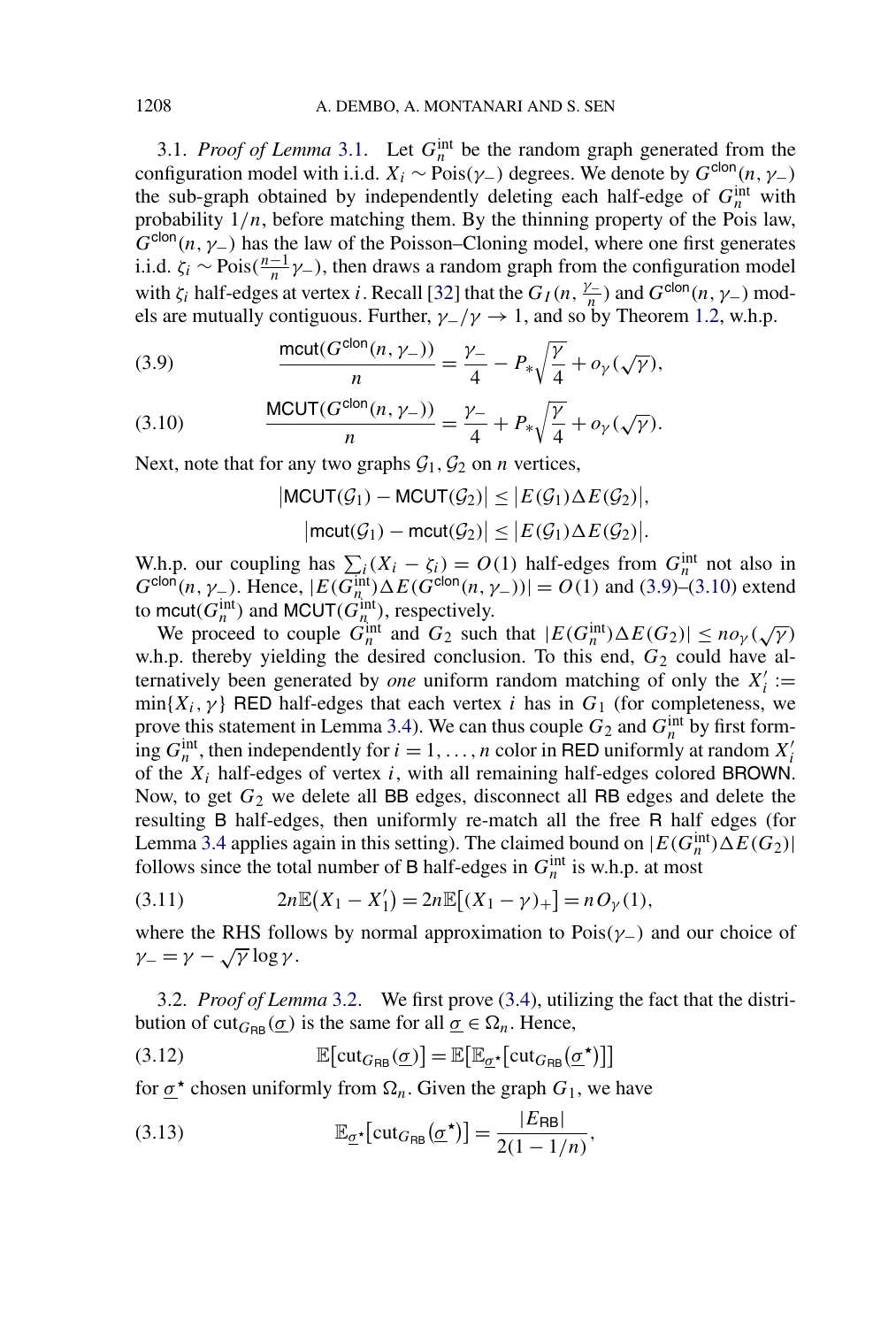<span id="page-19-0"></span>where  $E_{\text{RB}}$  denotes the set of RB edges in  $G_1$  excluding self-loops. Next, noting that the expected number of edges in  $G_1$  excluding self-loops is  $\frac{n(n-1)\gamma^2}{2(n\gamma-1)}$ and the probability that an edge connecting two distinct vertices is colored RB is  $2 \frac{\mathbb{E}[Z_1]}{\gamma} (1 - \frac{\mathbb{E}[Z_1]}{\gamma})$ , we have

(3.14) 
$$
\mathbb{E}[|E_{\sf RB}|] = \frac{n(n-1)\gamma^2}{n\gamma - 1} \frac{\mathbb{E}[Z_1]}{\gamma} \bigg(1 - \frac{\mathbb{E}[Z_1]}{\gamma}\bigg),
$$

where  $Z_1$  ∼  $(\gamma - X_1)$ <sub>+</sub> and  $X_1$  ∼ Pois $(\gamma$ <sub>−</sub>). We get [\(3.4\)](#page-17-0) out of [\(3.12\)](#page-18-0) and (3.14) upon observing that

(3.15) 
$$
\mathbb{E}[Z_1] = \gamma - \mathbb{E}[X_1] + \mathbb{E}[(\gamma - X_1)_-]
$$

$$
= \gamma - \gamma_- + \mathbb{E}[(X_1 - \gamma)_+] = \sqrt{\gamma} \log \gamma + O_{\gamma}(1)
$$

[see [\(3.11\)](#page-18-0) for the right-most identity]. By an analogous calculation, we find that for all  $\sigma \in \Omega_n$ ,

$$
\mathbb{E}\left[\mathrm{cut}_{G_{\text{BB}}}(\underline{\sigma})\right] = \frac{n(n-1)\gamma^2}{2(n\gamma-1)} \left(\frac{\mathbb{E}[Z_1]}{\gamma}\right)^2 \frac{1}{2(1-1/n)}
$$

$$
= n\left[\frac{1}{4}(\log \gamma)^2 + o_{\gamma}(1)\right] + o(n).
$$

Turning to [\(3.5\)](#page-17-0), the same argument as in [\(3.12\)](#page-18-0) implies that

$$
\mathbb{E}[\text{cut}_{\widetilde{G}_{\text{RR}}}(\underline{\sigma})] = \mathbb{E}[\mathbb{E}_{\underline{\sigma}^{\star}}[\text{cut}_{\widetilde{G}_{\text{RR}}}(\underline{\sigma}^{\star})]],
$$

for  $\underline{\sigma}^*$  chosen uniformly from  $\Omega_n$ . Further, similarly to [\(3.13\)](#page-18-0) we find that given the graph  $\tilde{G}_{\text{RR}}$ ,

(3.16) 
$$
\mathbb{E}_{\underline{\sigma}^{\star}}[\mathrm{cut}_{\widetilde{G}_{\mathsf{RR}}}(\underline{\sigma}^{\star})] = \frac{|E_2|}{2(1 - 1/n)},
$$

where  $E_2$  denotes the set of edges in  $\tilde{G}_{RR}$  excluding self-loops and  $1/(2(1-1/n))$ is the probability that  $\sigma^*$  induces different signs on the end points of a fixed edge. Recall that  $|E(G_{RB})| - |E_{RB}|$  and  $\frac{1}{2}|E(G_{RB})| - |E_2|$  count the number of selfloops in  $G_{\text{RB}}$  and  $\tilde{G}_{\text{RR}}$ , respectively. The expected number of such self-loops is  $O(1)$  as  $n \to \infty$ , hence  $\mathbb{E}[|E_2|] = \frac{1}{2} \mathbb{E}[|E_{RB}|] + O(1)$ , which upon comparing [\(3.13\)](#page-18-0) to (3.16) yields the required expression of [\(3.5\)](#page-17-0).

[3.3.](#page-17-0) *Proof of Lemma* 3.3. Starting with  $A = G_{RB} \cup G_{BB}$ , clearly for any  $x_n > 0$ ,

$$
(3.17) \qquad \mathbb{P}\Big[\sup_{\underline{\sigma}\in\Omega_n}\big|\mathrm{cut}_{\mathcal{A}}(\underline{\sigma})-\mathbb{E}\big[\mathrm{cut}_{\mathcal{A}}(\underline{\sigma})\big]\big|\geq 2x_n\Big]\leq p_1(n)+p_2(n),
$$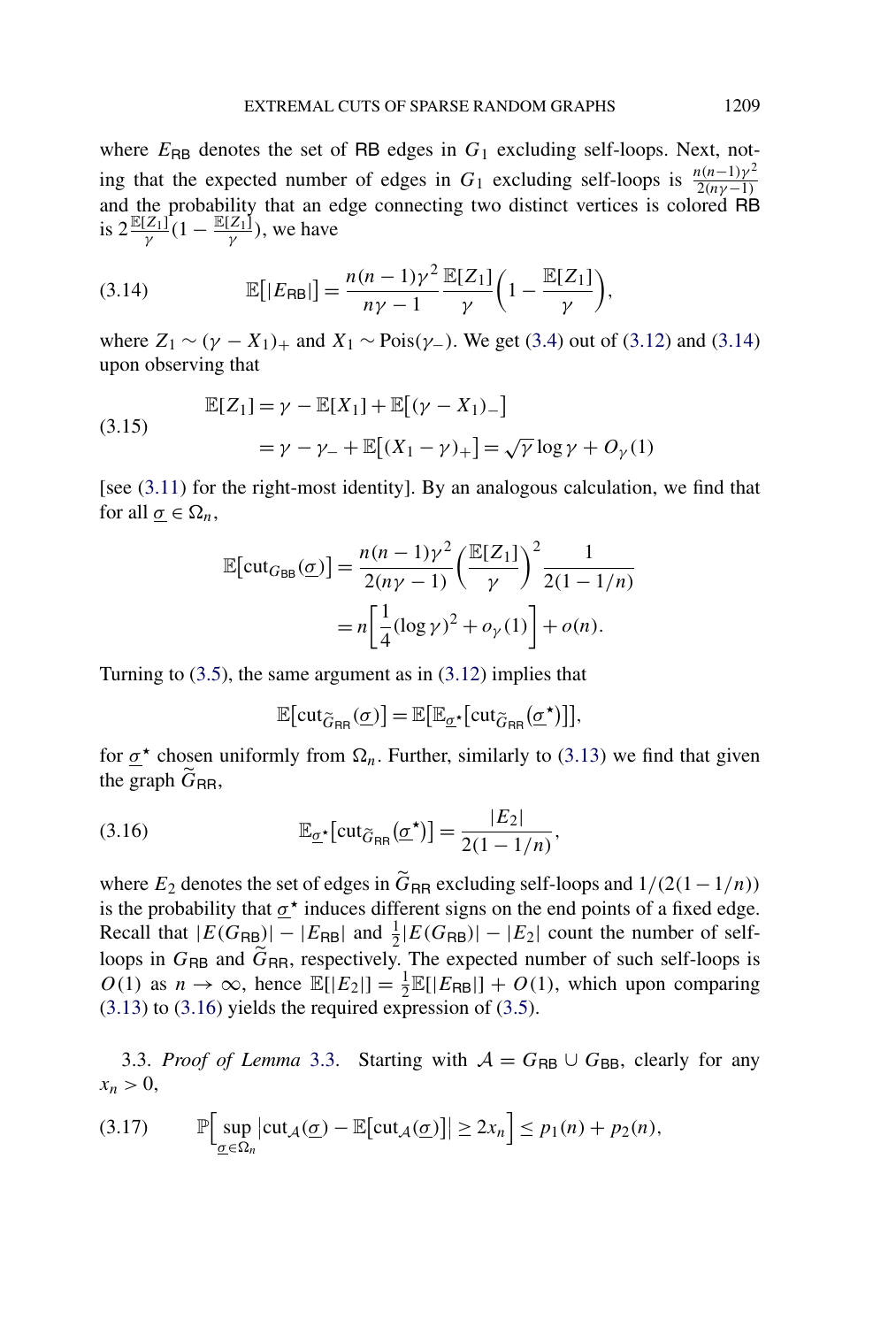where  $\mathbf{Z} = (Z_1, \ldots, Z_n)$  count the number of BLUE half-edges at each vertex of *G*<sup>1</sup> and

(3.18) 
$$
p_1(n) = \mathbb{P}\Big[\sup_{\underline{\sigma} \in \Omega_n} |\text{cut}_{\mathcal{A}}(\underline{\sigma}) - c(\underline{\sigma}, \mathbf{Z})| \geq x_n\Big],
$$

(3.19) 
$$
p_2(n) = \mathbb{P}\Big[\sup_{\underline{\sigma} \in \Omega_n} |c(\underline{\sigma}, \mathbf{Z}) - \mathbb{E}[\text{cut}_{\mathcal{A}}(\underline{\sigma})]| \geq x_n\Big],
$$

for  $c(\underline{\sigma}, \mathbf{Z}) := \mathbb{E}[\text{cut}_{\mathcal{A}}(\underline{\sigma})|\mathbf{Z}]$ . Letting  $S_n(\mathbf{Z}) = \sum_{i=1}^n Z_i$ , note that w.h.p.  $\mathbf{Z} \in \mathcal{E}_n$ for  $\mathcal{E}_n = {\mathbf{z} : |S_n(\mathbf{z}) - nE[Z_1]| \le b_n}$  and  $b_n = \sqrt{n \log n}$ . Hence, by a union bound over  $\underline{\sigma} \in \Omega_n$  we get that

$$
(3.20) \quad p_1(n) \le 2^n \max_{\mathbf{z} \in \mathcal{E}_n} \max_{\underline{\sigma} \in \Omega_n} \mathbb{P}\big[|\mathrm{cut}_{\mathcal{A}}(\underline{\sigma}) - c(\underline{\sigma}, \mathbf{Z})| \ge x_n |\mathbf{Z} = \mathbf{z}| + o(1).
$$

We next apply Azuma–Hoeffding inequality to control the RHS of (3.20). To this end, fixing  $z \in \mathcal{E}_n$  and half-edge colors such that  $\{Z = z\}$ , we form  $G_1$  by sequentially pairing a candidate half-edge to uniformly chosen second half-edge, using first BLUE half-edges as candidates for the pairing (until all of them are exhausted). Then, fixing  $\underline{\sigma} \in \Omega_n$ , we consider Doob's martingale  $M_k = \mathbb{E}[\text{cut}_{\mathcal{A}}(\underline{\sigma})|\mathscr{F}_k]$ , for the sigma-algebra  $\mathcal{F}_k$  generated by all half-edge colors and the first  $k \geq 0$  edges to have been paired. This martingale starts at  $M_0 = c(\sigma, \mathbf{Z})$ , has differences  $|M_k - M_{k-1}|$  uniformly bounded by some universal finite nonrandom constant *κ* (independent on *n*,  $\underline{\sigma}$  and **z**), while  $M_\ell = \text{cut}_\mathcal{A}(\underline{\sigma})$  for all  $\ell \geq S_n(\mathbf{z})$  [since the sub-graph  $A = G_{\text{RB}} \cup G_{\text{BB}}$  is completely formed within our sequential matching first  $S_n(z)$  steps]. The bounded difference property of  $M_k$  follows easily from the "switching" argument in [\[45\]](#page-27-0), Theorem 2.19. Thus, from Azuma–Hoeffding inequality we get that for  $z \in \mathcal{E}_n$ ,

(3.21)  
\n
$$
\mathbb{P}\left[\left|\text{cut}_{\mathcal{A}}(\underline{\sigma}) - c(\underline{\sigma}, \mathbf{Z})\right| \geq x_n | \mathbf{Z} = \mathbf{z}\right]
$$
\n
$$
\leq 2 \exp\left(-\frac{x_n^2}{8\kappa^2 S_n(\mathbf{z})}\right)
$$
\n
$$
\leq 2 \exp\left(-\frac{x_n^2}{8\kappa^2 (n \mathbb{E}[\mathbf{Z}_1] + b_n)}\right).
$$

Recall [\(3.15\)](#page-19-0) that  $\mathbb{E}[Z_1] = \sqrt{\gamma} \log \gamma + O_{\gamma}(1)$ , hence upon choosing  $x_n =$ *Cnγ*<sup>1/4</sup> $\sqrt{\log \gamma}$  for some  $C^2 > 8\kappa^2 \log 3$ , we find that the RHS of (3.20) decays to zero as  $n \to \infty$ .

Turning to control  $p_2(n)$ , for  $i \in [n]$  and  $1 \le j \le Z_i$ , let  $I_{ij}(\sigma) = 1$  if the *j* th B half-edge of vertex *i* is matched to some half-edge from the opposite side of the partition induced by  $\underline{\sigma}$ , and  $I_{ij}(\underline{\sigma}) = 0$  otherwise. Then

(3.22) 
$$
\operatorname{cut}_{\mathcal{A}}(\underline{\sigma}) = \sum_{i=1}^{n} \sum_{j=1}^{Z_i} I_{ij}(\underline{\sigma}) - \operatorname{cut}_{G_{\text{BB}}}(\underline{\sigma}).
$$

<span id="page-20-0"></span>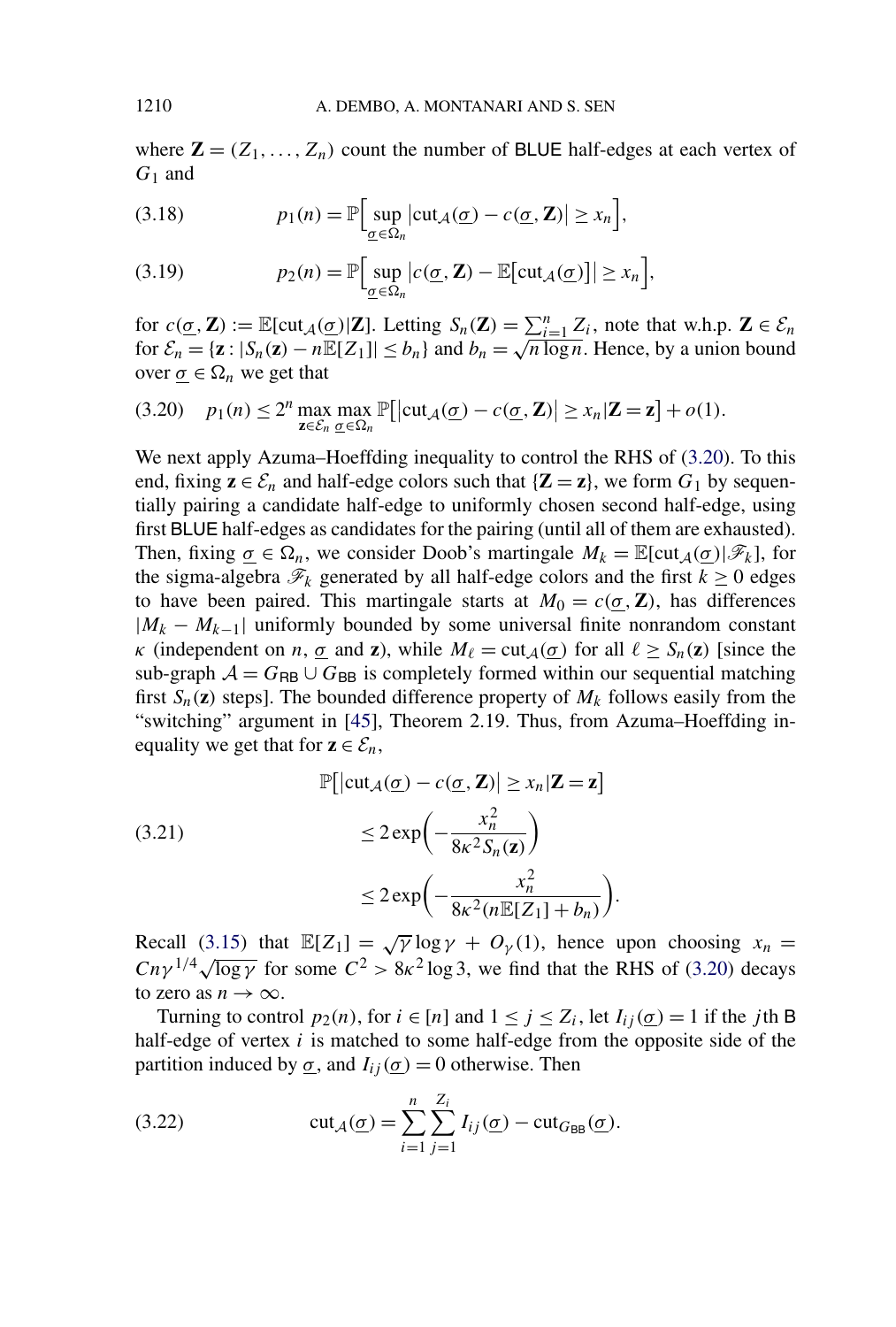<span id="page-21-0"></span>For *i* such that  $\sigma_i = 1$  and  $1 \le j \le Z_i$  we similarly set  $I'_{ij}(\underline{\sigma}) = 1$  if the *j*th B halfedge of vertex *i* is matched to a B half-edge of a vertex from the opposite side, and  $I'_{ij} = 0$  otherwise. Clearly, then

$$
\mathrm{cut}_{G_{\mathsf{BB}}}(\underline{\sigma}) = \sum_{\{i:\sigma_i=1\}} \sum_{j=1}^{Z_i} I'_{ij}(\underline{\sigma}),
$$

so setting  $S_n^+(\underline{\sigma}, \mathbf{Z}) := \sum_{\{i : \sigma_i = 1\}} Z_i$ , we have from [\(3.22\)](#page-20-0) that

(3.23)  

$$
c(\underline{\sigma}, \mathbf{Z}) = \sum_{i=1}^{n} \sum_{j=1}^{Z_i} \mathbb{P}[I_{ij}(\underline{\sigma}) = 1 | \mathbf{Z}] - \sum_{\{i : \sigma_i = 1\}} \sum_{j=1}^{Z_i} \mathbb{P}[I'_{ij}(\underline{\sigma}) = 1 | \mathbf{Z}]
$$

$$
= S_n(\mathbf{Z}) \frac{(n\gamma)/2}{n\gamma - 1} - S_n^+(\underline{\sigma}, \mathbf{Z}) \frac{S_n(\mathbf{Z}) - S_n^+(\underline{\sigma}, \mathbf{Z})}{n\gamma - 1}.
$$

Considering the extreme values of the RHS of (3.23) yields that for all  $\underline{\sigma} \in \Omega_n$ ,

$$
\frac{1}{2}S_n(\mathbf{Z})\bigg(1-\frac{S_n(\mathbf{Z})}{2n\gamma}\bigg)\leq c(\underline{\sigma},\mathbf{Z})\bigg(1-\frac{1}{n\gamma}\bigg)\leq \frac{1}{2}S_n(\mathbf{Z}),
$$

from which we deduce that

(3.24)  

$$
n \frac{\mathbb{E}[Z_1]}{2} \left(1 - \frac{\mathbb{E}[Z_1]}{2\gamma}\right) + o(n)
$$

$$
\leq \inf_{\mathbf{Z} \in \mathcal{E}_n} \inf_{\underline{\sigma} \in \Omega_n} \{c(\underline{\sigma}, \mathbf{Z})\}
$$

$$
\leq \sup_{\mathbf{Z} \in \mathcal{E}_n} \sup_{\underline{\sigma} \in \Omega_n} \{c(\underline{\sigma}, \mathbf{Z})\} \leq n \frac{\mathbb{E}[Z_1]}{2} + o(n).
$$

Further, while proving Lemma [3.2](#page-17-0) we have shown that

$$
\mathbb{E}[\text{cut}_{\mathcal{A}}(\underline{\sigma})] = n \frac{\mathbb{E}[Z_1]}{2} \frac{n\gamma}{(n\gamma - 1)} \bigg( 1 - \frac{\mathbb{E}[Z_1]}{2\gamma} \bigg),
$$

hence from (3.24) and [\(3.15\)](#page-19-0) it follows that

$$
\sup_{\mathbf{Z}\in\mathcal{E}_n}\sup_{\underline{\sigma}\in\Omega_n}|c(\underline{\sigma},\mathbf{Z})-\mathbb{E}[\text{cut}_{\mathcal{A}}(\underline{\sigma})]|\leq n\frac{\mathbb{E}[Z_1]^2}{4\gamma}+o(n)\leq n(\log\gamma)^2+o(n),
$$

and since w.h.p.  $\mathbf{Z} \in \mathcal{E}_n$ , we conclude that  $p_2(n) = o(1)$ .

Next, we consider the graph  $A = \tilde{G}_{RR}$  and proceeding in a similar manner we have the decomposition [\(3.17\)](#page-19-0), except for replacing in this case **Z** in [\(3.18\)](#page-20-0)–[\(3.19\)](#page-20-0) by the count  $Y = (Y_1, Y_2, \ldots, Y_n)$  of the number of R half-edges at each vertex at the initiation of the second step in forming  $\tilde{G}_{RR}$ . The total number  $S_n(Y)$  of R half-edges to be matched in that second step is less than the initial number  $S_n(\mathbf{Z})$  of B half-edges. Consequently, if  $\mathbf{Z} \in \mathcal{E}_n$  then  $\mathbf{Y} \in \mathcal{E}_n^+ := {\mathbf{y}: S_n(\mathbf{y}) \le n\mathbb{E}[Z_1] + b_n},$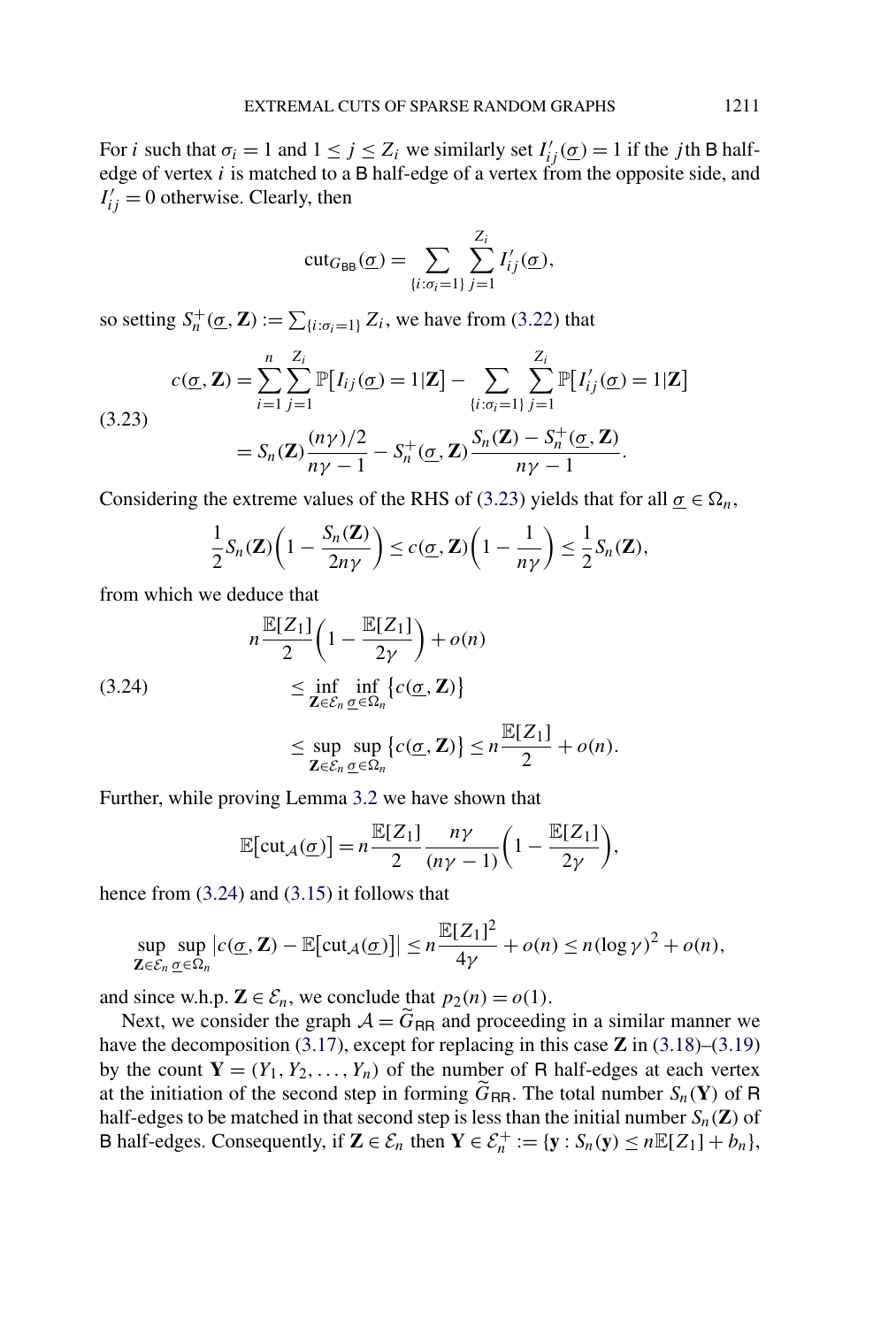and we have again a bound of the type  $(3.20)$  on  $p_1(n)$ , just taking here the maximum over  $y \in \mathcal{E}_n^+$  instead of  $z \in \mathcal{E}_n$ . Further, we repeat the martingale construction that resulted with the RHS of [\(3.21\)](#page-20-0). Specifically, here  $\mathcal{F}_0$  is the sigma-algebra of **Y**, namely knowing the degrees of vertices in  $G_{\text{RR}}$ , and we expose in  $\mathcal{F}_k$  the first *k* edges to have been paired en-route to the uniform matching that forms  $\tilde{G}_{\text{RR}}$ . As before the Doob's martingale  $M_k = \mathbb{E}[\text{cut}_{\widetilde{G}_{RR}}(\underline{\sigma})|\mathcal{F}_k]$  has uniformly bounded differences, starting at  $M_0 = c(\underline{\sigma}, \mathbf{Y})$  and with the same choice of  $x_n$  the desired bound on  $p_1(n)$  follows upon observing that  $M_\ell = \text{cut}_{\widetilde{G}_{\text{BR}}}(\underline{\sigma})$  for all  $\ell \geq S_n(\mathbf{y})$ , and in particular when  $\ell = n\mathbb{E}[Z_1] + b_n$ . Turning to deal with  $p_2(n)$  in this con-text, by the same reasoning that led to [\(3.23\)](#page-21-0) we find that for  $S = S_n(y) \ge 2$  and  $S^+(\underline{\sigma}) = S_n^+(\underline{\sigma}, \mathbf{y}),$ 

(3.25) 
$$
c(\underline{\sigma}, \mathbf{y}) = \mathbb{E}[\text{cut}_{\widetilde{G}_{\text{RR}}}(\underline{\sigma}) | \mathbf{Y} = \mathbf{y}]
$$

$$
= \frac{S^+(\underline{\sigma})(S - S^+(\underline{\sigma}))}{S - 1} = \frac{S^2 - (2S^+(\underline{\sigma}) - S)^2}{4(S - 1)}.
$$

While proving Lemma [3.2,](#page-17-0) we have shown that

$$
\overline{c}_n := 4\mathbb{E}[\text{cut}_{\widetilde{G}_{\text{RR}}}(\underline{\sigma})] = n[\mathbb{E}[Z_1] + O_{\gamma}(1)] + o(n)
$$

and that  $\overline{c}_n$  is constant over  $\underline{\sigma} \in \Omega_n$ . As  $\overline{c}_n \ge 6x_n$  for *n* and  $\gamma$  large, while  $|S^2/(S - \Omega_n)|$ 1) − *S*| is uniformly bounded, we deduce from (3.25) that for any  $y_n \le x_n$ ,

$$
\{|2S^+(\sigma) - S'| < x_n\} \cap \{|S - S'| < y_n\} \cap \{|S' - \overline{c}_n| < x_n\} \\
\implies \{|4c(\underline{\sigma}, \mathbf{y}) - \overline{c}_n| < 4x_n\}.
$$

Now, w.h.p.  $S' = S_n(\mathbf{Z})$  is in  $\mathcal{I}_n := [n \mathbb{E}[Z_1] - b_n, n \mathbb{E}[Z_1] + b_n]$  with  $|S' - \overline{c}_n| < x_n$ , and taking the union over  $\underline{\sigma} \in \Omega_n$ , we get similarly to the derivation of [\(3.20\)](#page-20-0) that

$$
p_2(n) \le 2^n \max_{s_n \in \mathcal{I}_n} \max_{\underline{\sigma} \in \Omega_n} \mathbb{P}[|2S^+(\underline{\sigma}) - s_n| \ge x_n, S > s_n - y_n|S' = s_n]
$$
  
(3.26)  

$$
+ \max_{s_n \in \mathcal{I}_n} \mathbb{P}(S \le s_n - y_n|S' = s_n) + o(1)
$$
  

$$
=: p_3(n) + p_4(n) + o(1).
$$

Starting with  $2N = n\gamma$  half-edges of  $G_1$  of whom  $S' = s_n$  colored B (while all others are colored R), the nonnegative number  $S' - S$  of half-edges in  $G_{BB}$  is stochastically dominated by a  $\text{Bin}(s_n, s_n/(2N - s_n))$  random variable. For  $s_n \in \mathcal{I}_n$ the latter Binomial has mean  $n \mathbb{E}[Z_1]^2/(\gamma - \mathbb{E}[Z_1]) + o(n)$ , hence in view of [\(3.15\)](#page-19-0),  $p_4(n) = o(1)$  provided  $y_n \ge 3n(\log \gamma)^2$ . For bounding  $p_3(n)$ , we assume w.l.o.g. that  $\sigma_i = 1$  iff  $i \leq n/2$ , with  $S^+(\sigma)$  the total number of R half-edges for vertices  $i \leq$  $n/2$ , which are matched to B half-edges by the uniform matching in the first step of forming  $G_{\text{RR}}$ . Fixing the total number  $s_n$  of B half-edges in  $G_1$ , clearly  $S^+(\underline{\sigma})$ is stochastically decreasing in the number  $S'_{+} = \sum_{i=1}^{n/2} Z_i$  of B half-edges among vertices  $i \leq n/2$ . Thus, it suffices to bound  $p_3(n)$  in the extreme cases, of  $S'_+ = 0$ ,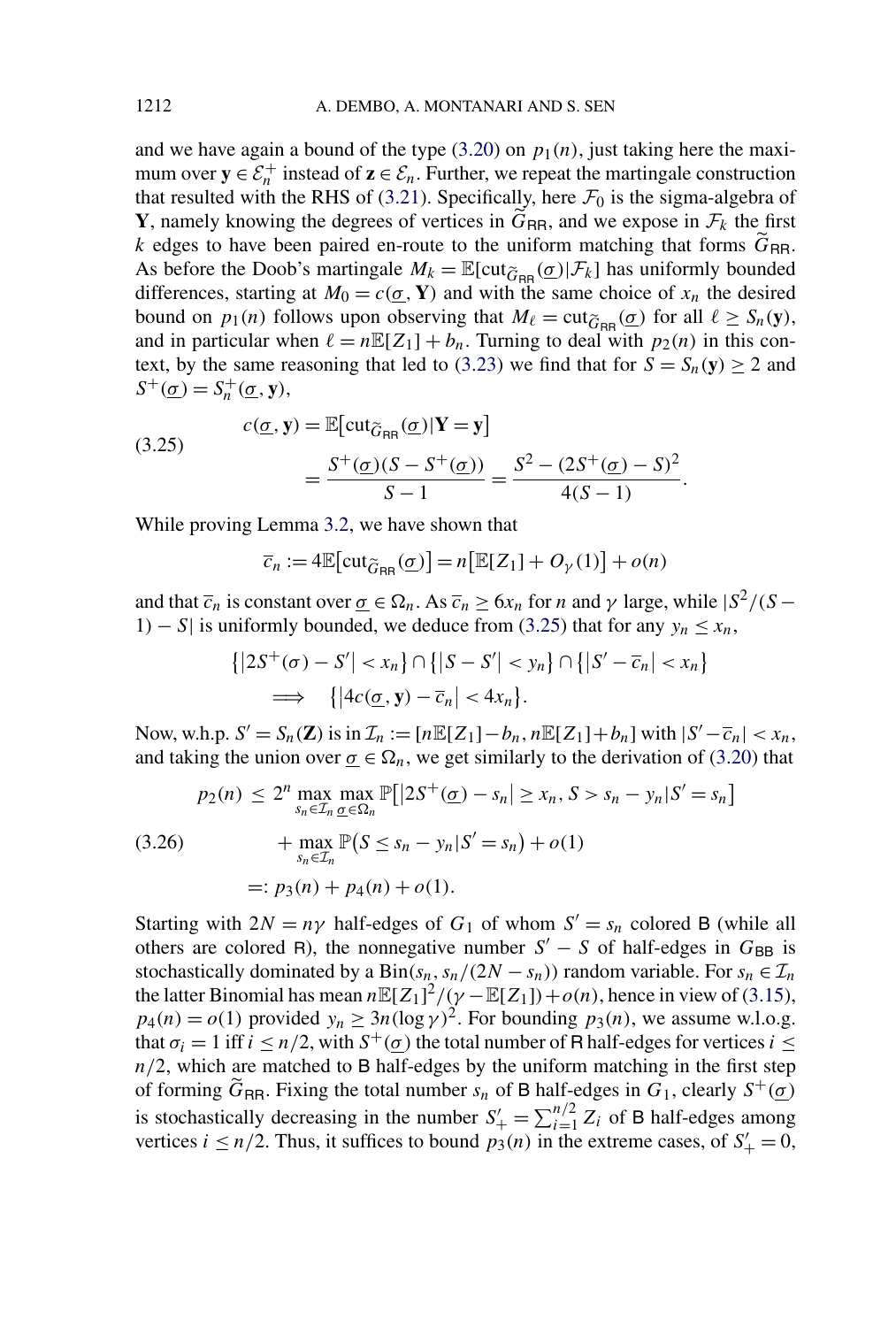<span id="page-23-0"></span>and of  $S'_{+} = s_n$ . The uniform matching of the first step induces a sampling without replacement with  $S^+(\sigma)$  denoting the number of marked balls when drawing a sample of (random) size  $S \in (s_n - y_n, s_n]$ , uniformly without replacement from an urn containing  $2N - s_n$  balls, of which either *N* or  $N - s_n$  balls are marked. By stochastic monotonicity, it suffices to consider the relevant tails of  $S^+(\underline{\sigma}) - s_n/2$ only in the extreme cases of  $S = s_n - y_n$  and  $S = s_n$ . As  $2N/n = \gamma$ ,  $s_n/n \ll \gamma$  and  $y_n \ll x_n$ , standard tail bounds for the hyper-geometric distribution [\[8\]](#page-25-0) imply that  $p_3(n) = o(1)$  for  $\gamma$  sufficiently large, thereby completing the proof.

3.4. *A pairing lemma*. We include here, for completeness, the formal proof of the fidelity of the two stage pairing procedure (which was used in our preceding arguments).

LEMMA 3.4. *Given* 2l *labeled balls of color* **R** and 2*m labeled balls of color* B for some  $m \leq \ell$ , we get a uniform random pairing of the R balls by the following *two-step procedure*:

(a) *First match the*  $2(m + \ell)$  *balls uniformly at random to obtain some* RR, RB *and* BB *pairs*.

(b) *Remove all* B *balls and uniformly re-match the* R *balls which were left unmatched due to the removal of the* B *balls*.

**PROOF.** We use the notation  $(2k - 1)!! = (2k - 1)(2k - 3) \cdots 1$  and  $[m]_k =$  $m(m-1)\cdots(m-k+1)$  and let  $\mathscr P$  denote the random pairing of the 2 $\ell$  R balls by our two-step procedure [which first generated 2*s* pairs of type RB, *(m* − *s)* of type BB and  $(\ell - s)$  of type RR]. We then have that for any fixed final pairing P of the R balls,

$$
\mathbb{P}[\mathscr{P} = P] = \sum_{s=0}^{m} \binom{\ell}{s} \frac{[2m]_{2s}(2(m-s) - 1)!!}{(2m + 2\ell - 1)!!(2s - 1)!!}
$$

$$
= \frac{\ell!(2m)!2^{\ell}}{(2m + 2\ell)!} \sum_{s=0}^{m} 2^{2s} \binom{m + \ell}{m - s, \ell - s, 2s} = \frac{1}{(2\ell - 1)!!},
$$

where the last identity follows upon observing that  $\sum_{s=0}^{m} 2^{2s} {m+\ell \choose m-s,\ell-s,2s}$  $\binom{2(m+\ell)}{2\ell}$ .  $\Box$ 

**4. From bisection to cut: Proof of Theorem [1.6.](#page-6-0)** Let  $\mathcal{I}^{\pm}(\underline{\sigma}) := \{i : \sigma_i = \sigma_i\}$  $\pm 1$ } be the partition of [*n*] induced by <u> $\sigma$ </u> and  $m(\underline{\sigma}) := \frac{1}{2} \sum_{i=1}^{n} \sigma_i$  the difference in size of its two sides. Note that by the invariance of  $\text{cut}_G(\sigma)$  under the symmetry  $\sigma \to -\sigma$ , it suffices to compare the cuts in  $S_n^+ = {\sigma \in \{-1, +1\}^n : m(\sigma) \ge 0}$  to those in  $\Omega_n$ . To this end, define the map  $T : \mathcal{S}_n^+ \to \Omega_n$  where we flip the spins at the subset  $V(\sigma)$  of smallest  $m(\sigma)$  indices within  $\mathcal{I}^+(\sigma)$ , thereby moving all those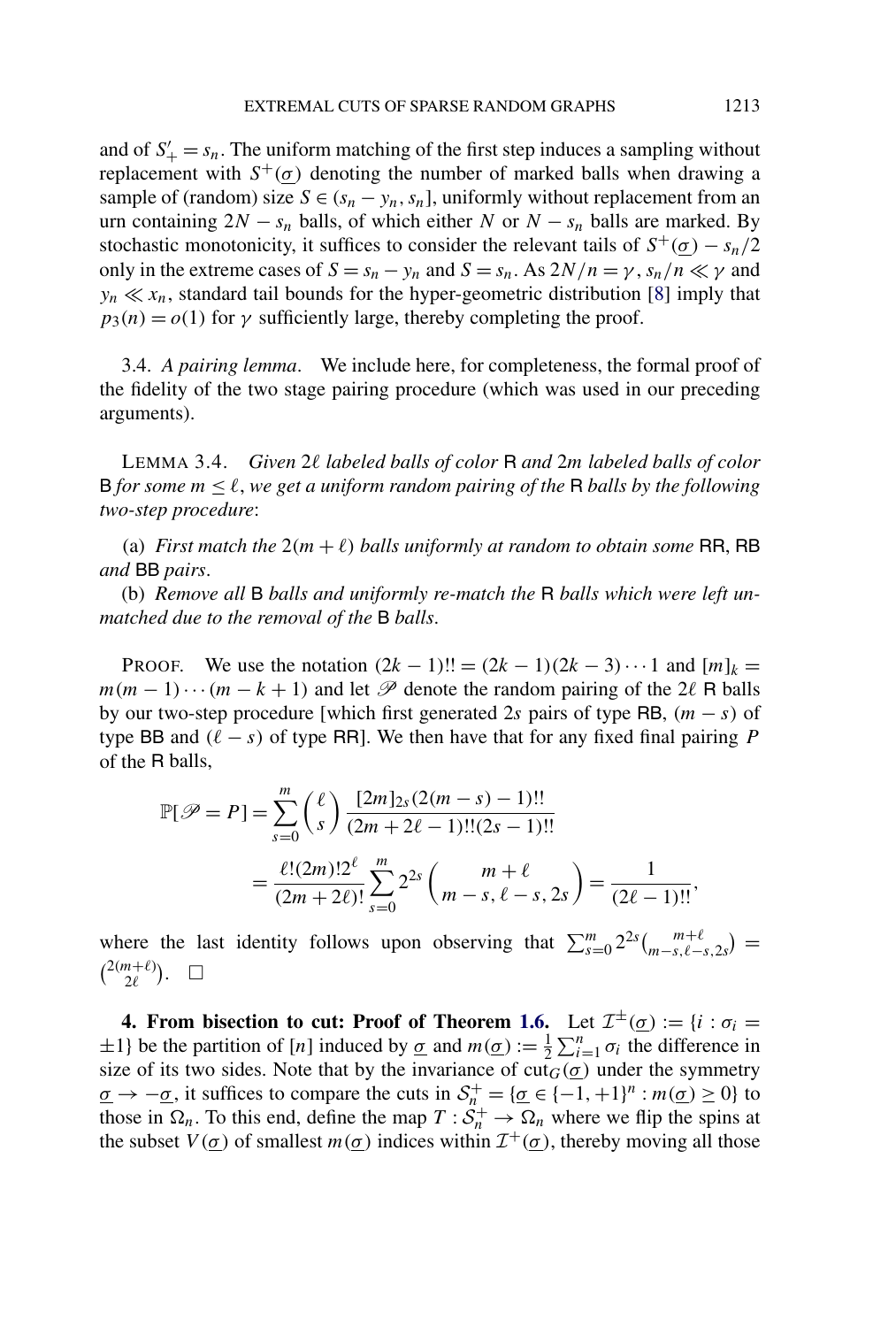<span id="page-24-0"></span>indices to  $\mathcal{I}^{-}(T(\sigma))$ . Let  $X(\sigma)$ ,  $Y(\sigma)$  and  $Z(\sigma)$  count the number of edges from *V*( $\sigma$ ) to  $\mathcal{I}^{-}(\sigma)$ ,  $\mathcal{I}^{-}(T(\sigma))$  and  $\mathcal{I}^{+}(T(\sigma)) = \mathcal{I}^{+}(\sigma) \setminus V(\sigma)$ , respectively. Fixing  $0 < \delta < 1/4$ , let

(4.1) 
$$
\mathcal{S}^{\star} = \{ \underline{\sigma} \in \mathcal{S}_n^+ : m(\underline{\sigma}) \leq \gamma^{-\delta} n \}.
$$

Then, for  $\underline{\sigma}^* \in S_n^+$  such that  $\text{MaxCut}(G_n) = \text{cut}_{G_n}(\underline{\sigma}^*)$  we have

$$
\begin{aligned} \text{MaxCut}(G_n) &= \text{cut}_{G_n}(T(\underline{\sigma}^{\star})) + X(\underline{\sigma}^{\star}) - Z(\underline{\sigma}^{\star}) \\ &\leq \text{MCUT}(G_n) + Y(\underline{\sigma}^{\star}) - Z(\underline{\sigma}^{\star}). \end{aligned}
$$

Considering the union over  $\sigma \in \mathcal{S}^*$ , we get that

(4.2)  
\n
$$
\mathbb{P}[\text{MaxCut}(G_n) > \text{MCUT}(G_n) + \Delta_n]
$$
\n
$$
\leq 2^n \max_{\underline{\sigma} \in \mathcal{S}^*} \mathbb{P}[Y(\underline{\sigma}) - Z(\underline{\sigma}) > \Delta_n] + \mathbb{P}[\underline{\sigma}^* \notin \mathcal{S}^*]
$$
\n
$$
=: q_1(n) + q_2(n).
$$

In proving part (a) of Theorem [1.6,](#page-6-0) we consider w.l.o.g. the Erdős–Rényi random graphs  $G_n \sim G_I(n, \frac{\gamma}{n})$  as in Remark [1.3.](#page-4-0) For fixed  $\underline{\sigma} \in S_n^+$  the independent variables  $Y(\sigma)$  and  $Z(\sigma)$  are  $\text{Bin}(N', \gamma/n)$  and  $\text{Bin}(N, \gamma/n)$ , respectively, for  $N' \le N$  [specifically,  $N' = m(\sigma)(n - m(\sigma) - 1)/2$  and  $N = m(\sigma)(n/2)$ ]. Thus, *Y*( $\underline{\sigma}$ ) – *Z*( $\underline{\sigma}$ ) is stochastically dominated by *Z'*( $\underline{\sigma}$ ) – *Z*( $\underline{\sigma}$ ) and computing the m.g.f. of the latter variable we get by Markov's inequality that for any  $\theta > 0$ ,

$$
\mathbb{P}[Y(\underline{\sigma}) - Z(\underline{\sigma}) > \Delta_n] \le e^{-2\theta \Delta_n} \bigg[ 1 + \frac{4\gamma}{n} \sinh^2(\theta) \bigg]^N.
$$

Setting  $\Delta_n = n\gamma^{\psi/2}$  for some  $\psi \in (1 - \delta, 1)$  fixed and the maximal  $N = \frac{1}{2}n^2\gamma^{-\delta}$ for  $\sigma \in \mathcal{S}^{\star}$ , we deduce that

(4.3)  
\n
$$
\limsup_{n \to \infty} n^{-1} \log \mathbb{P}[Y(\underline{\sigma}) - Z(\underline{\sigma}) > \Delta_n]
$$
\n
$$
\leq -2[\theta \gamma^{\psi/2} - \gamma^{1-\delta} \sinh^2(\theta)] =: -J.
$$

Since  $\psi > 1 - \delta$ , we have that  $\gamma^{1-\delta} \sinh^2(\gamma^{-\psi/2}) \to 0$ , so taking  $\theta = \gamma^{-\psi/2}$  results with  $J > 1$  for all  $\gamma$  large enough, in which case  $q_1(n) = o(1)$  [see (4.2)]. As for controlling  $q_2(n)$ , recall Theorem [1.2](#page-4-0) that w.h.p. MaxCut $(G_n) \geq MCUT(G_n) \geq$ *nγ*/4. Hence, considering the union over  $q \notin S^*$  we have that

$$
q_2(n) \le 2^n \max_{\underline{\sigma} \notin \mathcal{S}^\star} \mathbb{P}\bigg(\text{cut}_{G_n}(\underline{\sigma}) \ge \frac{n\gamma}{4}\bigg).
$$

For our Erdős–Rényi graphs  $\text{cut}_{G_n}(\underline{\sigma}) \sim R_k := \text{Bin}(k(n-k), \frac{\gamma}{n})$  with  $k = \frac{n}{2} - \frac{\gamma}{2}$ *m*( $\underline{\sigma}$ ). Taking the maximal  $k^* := \frac{n}{2} - n\gamma^{-\delta}$  for  $\underline{\sigma} \notin S^*$  and computing the relevant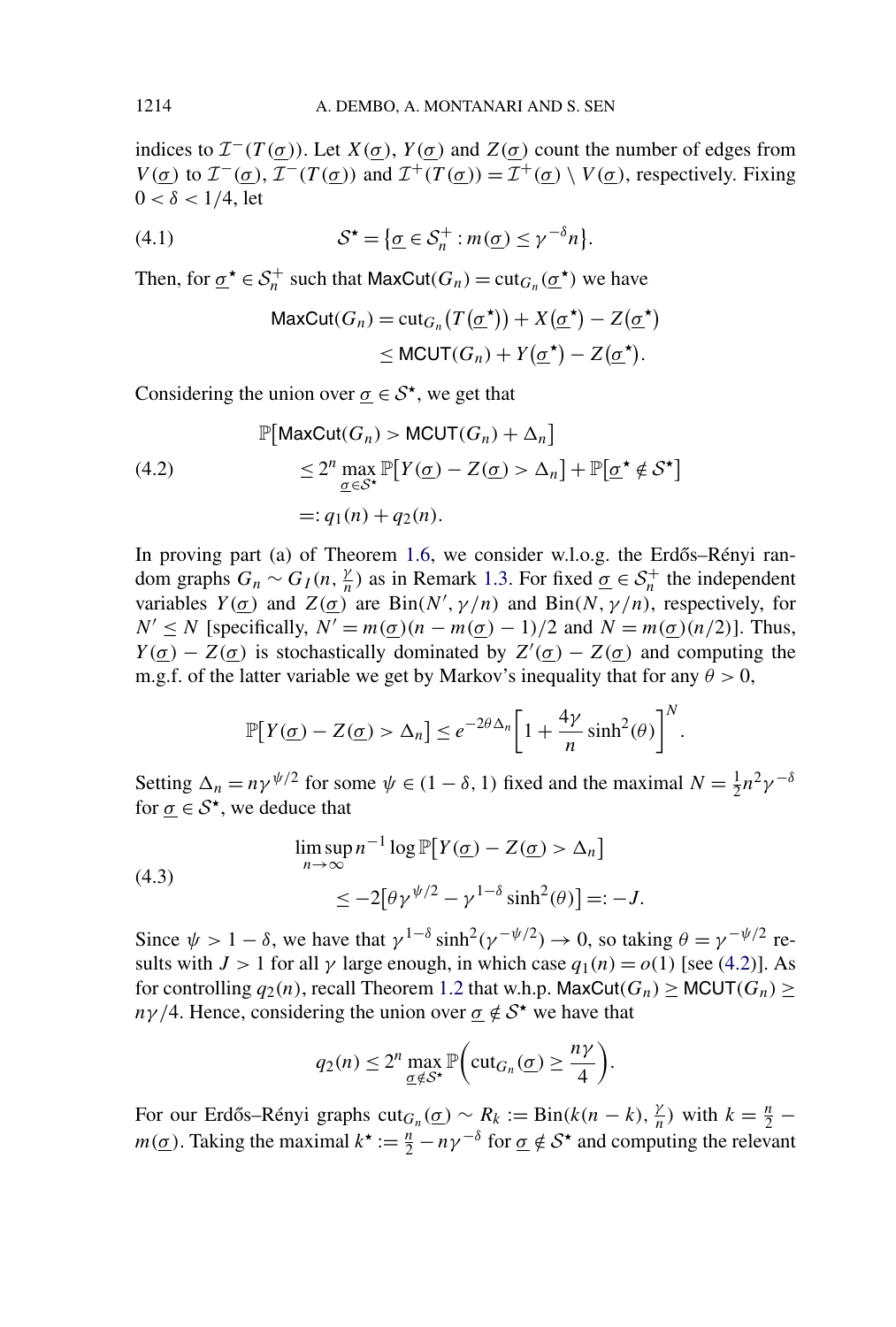<span id="page-25-0"></span>m.g.f. yields, similarly to [\(4.3\)](#page-24-0), that for  $f_1(\theta) = e^{\theta} - 1$ ,  $f_2(\theta) = e^{\theta} - 1$  and any  $\theta > 0$ ,

$$
(4.4) \qquad \limsup_{n\to\infty} n^{-1} \log \mathbb{P}\bigg(R_{k^*} \geq \frac{n\gamma}{4}\bigg) \leq \frac{\gamma}{4} f_2(\theta) - \gamma^{1-2\delta} f_1(\theta) := -J'.
$$

Since  $\gamma f_2(\gamma^{-1/2})$  is uniformly bounded while  $\gamma^{1-2\delta} f_1(\gamma^{-1/2}) = O_{\gamma}(\gamma^{1/2-2\delta})$ diverges (due to our choice of  $\delta$  < 1/4), it follows that for  $\theta = \gamma^{-1/2}$  and  $\gamma$  large enough,  $J' \ge 1$  hence  $q_2(n) = o(1)$ , thereby completing the proof.

The Erdős–Rényi nature of the graph  $G_n$  is only used for deriving the large deviation bounds [\(4.3\)](#page-24-0) and (4.4). While slightly more complicated, similar computations apply also for  $G^{Reg}(n, \gamma)$ . Indeed, in this case  $Y(\sigma) - Z(\sigma)$  corresponds to the sum of spins in a random sample of size  $\gamma m(\sigma)$  taken without replacement from a balanced population of *γn* spins [so by standard tail estimates for the hyper-geometric law, here too the LHS of [\(4.3\)](#page-24-0) is at most  $-1$  for any  $\gamma$  large enough]. Similarly, now  $R_{k^*}$  counts the pairs formed by uniform matching of  $\gamma n$  items, between a fixed set of  $\gamma k^*$  items and its complement [so by arguments similar to those we used when proving Lemma [3.3,](#page-17-0) the LHS of  $(4.4)$  is again at most  $-1$  for large  $\gamma$ ]. With the rest of the proof unchanged, we omit its details.

**Acknowledgment.** We thank the anonymous referee for pointing out reference [\[20\]](#page-26-0) and numerous comments, which helped improve the presentation of the paper.

## **REFERENCES**

- [1] ALON, N. (1997). On the edge-expansion of graphs. *Combin*. *Probab*. *Comput*. **6** 145–152. [MR1447810](http://www.ams.org/mathscinet-getitem?mr=1447810)
- [2] ANDERSON, G. W., GUIONNET, A. and ZEITOUNI, O. (2009). *An Introduction to Random Matrices*. Cambridge Univ. Press, Cambridge.
- [3] AUFFINGER, A. and CHEN, W. (2015). The Parisi formula has a unique minimizer. *Comm*. *Math*. *Phys*. **335** 1429–1444. [MR3320318](http://www.ams.org/mathscinet-getitem?mr=3320318)
- [4] BAYATI, M., GAMARNIK, D. and TETALI, P. (2013). Combinatorial approach to the interpolation method and scaling limits in sparse random graphs. *Ann*. *Probab*. **41** 4080–4115. [MR3161470](http://www.ams.org/mathscinet-getitem?mr=3161470)
- [5] BOLLOBÁS, B. (1988). The isoperimetric number of random regular graphs. *European J*. *Combin*. **9** 241–244. [MR0947025](http://www.ams.org/mathscinet-getitem?mr=0947025)
- [6] BOLLOBÁS, B. (2001). *Random Graphs*, 2nd ed. *Cambridge Studies in Advanced Mathematics* **73**. Cambridge Univ. Press, Cambridge. [MR1864966](http://www.ams.org/mathscinet-getitem?mr=1864966)
- [7] BOUCHERON, S., LUGOSI, G. and MASSART, P. (2013). *Concentration Inequalities*: *A Nonasymptotic Theory of Independence*. Oxford Univ. Press, Oxford. [MR3185193](http://www.ams.org/mathscinet-getitem?mr=3185193)
- [8] CHVÁTAL, V. (1979). The tail of the hypergeometric distribution. *Discrete Math*. **25** 285–287. [MR0534946](http://www.ams.org/mathscinet-getitem?mr=0534946)
- [9] COJA-OGHLAN, A. (2007). On the Laplacian eigenvalues of *Gn,p*. *Combin*. *Probab*. *Comput*. **16** 923–946. [MR2351691](http://www.ams.org/mathscinet-getitem?mr=2351691)
- [10] COPPERSMITH, D., GAMARNIK, D., HAJIAGHAYI, M. T. and SORKIN, G. B. (2004). Random MAXSAT, random MAXCUT, and their phase transitions. *Random Structures Algorithms* **24** 502–545. [MR2060633](http://www.ams.org/mathscinet-getitem?mr=2060633)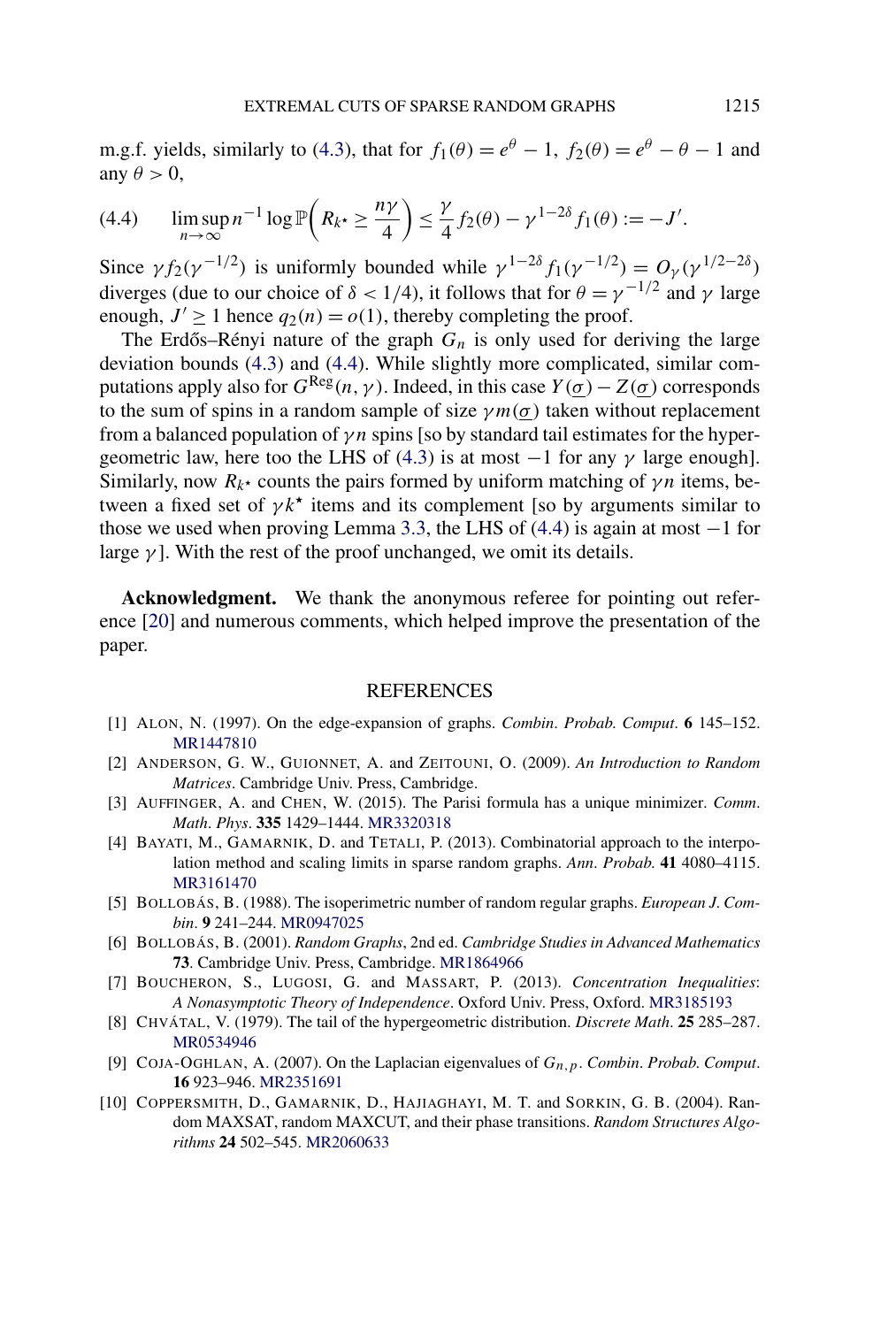- <span id="page-26-0"></span>[11] CRISANTI, A. and RIZZO, T. (2002). Analysis of the ∞-replica symmetry breaking solution of the Sherrington–Kirkpatrick model. *Phys*. *Rev*. *E* (3) **65** 046137, 9. [MR1918001](http://www.ams.org/mathscinet-getitem?mr=1918001)
- [12] DAUDÉ, H., MARTÍNEZ, C., RASENDRAHASINA, V. and RAVELOMANANA, V. (2012). The MAX-CUT of sparse random graphs. In *Proceedings of the Twenty-Third Annual ACM-SIAM Symposium on Discrete Algorithms* 265–271. ACM, New York. [MR3205214](http://www.ams.org/mathscinet-getitem?mr=3205214)
- [13] DECELLE, A., KRZAKALA, F., MOORE, C. and ZDEBOROVÁ, L. (2011). Asymptotic analysis of the stochastic block model for modular networks and its algorithmic applications. *Phys*. *Rev*. *E* (3) **84** 066106.
- [14] DÍAZ, J., PETIT, J. and SERNA, M. J. (2002). A survey on graph layout problems. *ACM Comput*. *Surv*. **34** 313–356.
- [15] DÍAZ, J., SERNA, M. J. and WORMALD, N. C. (2004). Computation of the bisection width for random *d*-regular graphs. In *LATIN* 2004: *Theoretical Informatics*. *Lecture Notes in Computer Science* **2976** 49–58. Springer, Berlin. [MR2094779](http://www.ams.org/mathscinet-getitem?mr=2094779)
- [16] FEIGE, U. and KRAUTHGAMER, R. (2000). A polylogarithmic approximation of the minimum bisection. In *Foundations of Computer Science* 105–115. Redondo Beach, CA.
- [17] FEIGE, U. and OFEK, E. (2005). Spectral techniques applied to sparse random graphs. *Random Structures Algorithms* **27** 251–275. [MR2155709](http://www.ams.org/mathscinet-getitem?mr=2155709)
- [18] FRANZ, S. and LEONE, M. (2003). Replica bounds for optimization problems and diluted spin systems. *J*. *Stat*. *Phys*. **111** 535–564. [MR1972121](http://www.ams.org/mathscinet-getitem?mr=1972121)
- [19] FRIEDMAN, J. (2003). A proof of Alon's second eigenvalue conjecture. In *Proceedings of the* 35*th Symposium on Theory of Computing* 720–724. San Diego, CA.
- [20] FRIEZE, A. M. and ŁUCZAK, T. (1992). On the independence and chromatic numbers of random regular graphs. *J*. *Combin*. *Theory Ser*. *B* **54** 123–132. [MR1142268](http://www.ams.org/mathscinet-getitem?mr=1142268)
- [21] GAMARNIK, D. and LI, Q. (2014). On the Max-Cut over sparse random graph. Available at [arXiv:1411.1698v1.](http://arxiv.org/abs/arXiv:1411.1698v1)
- [22] GUERRA, F. (2003). Broken replica symmetry bounds in the mean field spin glass model. *Comm*. *Math*. *Phys*. **233** 1–12. [MR1957729](http://www.ams.org/mathscinet-getitem?mr=1957729)
- [23] GUERRA, F. and TONINELLI, F. L. (2002). The thermodynamic limit in mean field spin glass models. *Comm*. *Math*. *Phys*. **230** 71–79. [MR1930572](http://www.ams.org/mathscinet-getitem?mr=1930572)
- [24] GUERRA, F. and TONINELLI, F. L. (2004). The high temperature region of the Viana–Bray diluted spin glass model. *J*. *Stat*. *Phys*. **115** 531–555. [MR2070106](http://www.ams.org/mathscinet-getitem?mr=2070106)
- [25] HALPERIN, E. and ZWICK, U. (2002). A unified framework for obtaining improved approximation algorithms for maximum graph bisection problems. *Random Structures Algorithms* **20** 382–402. [MR1900614](http://www.ams.org/mathscinet-getitem?mr=1900614)
- [26] HASTAD, J. (1999). Some optimal inapproximability results. In *STOC '*97 (*el Paso*, *TX*) 1–10. ACM, New York. [MR1715618](http://www.ams.org/mathscinet-getitem?mr=1715618)
- [27] HOFSTAD, R. (2009). Random graphs and complex networks. Preprint. Available at [http://](http://www.win.tue.nl/~rhofstad/) [www.win.tue.nl/~rhofstad/](http://www.win.tue.nl/~rhofstad/).
- [28] JAGANNATH, A. and TOBASCO, I. (2016). Dynamic programming approach to the Parisi variational problem. *Proc*. *Amer*. *Math*. *Soc*. **144** 3135–3150.
- [29] JANSON, S., ŁUCZAK, T. and RUCINSKI, A. (2000). *Random Graphs*. Wiley, New York. [MR1782847](http://www.ams.org/mathscinet-getitem?mr=1782847)
- [30] KHORUNZHIY, O., KIRSCH, W. and MÜLLER, P. (2006). Lifshitz tails for spectra of Erdős– Rényi random graphs. *Ann*. *Appl*. *Probab*. **16** 295–309. [MR2209343](http://www.ams.org/mathscinet-getitem?mr=2209343)
- [31] KHOT, S. (2004). Ruling out PTAS for graph min-bisection, densest subgraph and bipartite clique. In *Foundations of Computer Science* 136–145. Roma, Italy.
- [32] KIM, J. H. (2006). Poisson cloning model for random graphs. In *International Congress of Mathematicians*. *Vol*. *III* 873–897. Eur. Math. Soc., Zürich. [MR2275710](http://www.ams.org/mathscinet-getitem?mr=2275710)
- [33] LUCZAK, M. J. and MCDIARMID, C. (2001). Bisecting sparse random graphs. *Random Structures Algorithms* **18** 31–38. [MR1799801](http://www.ams.org/mathscinet-getitem?mr=1799801)